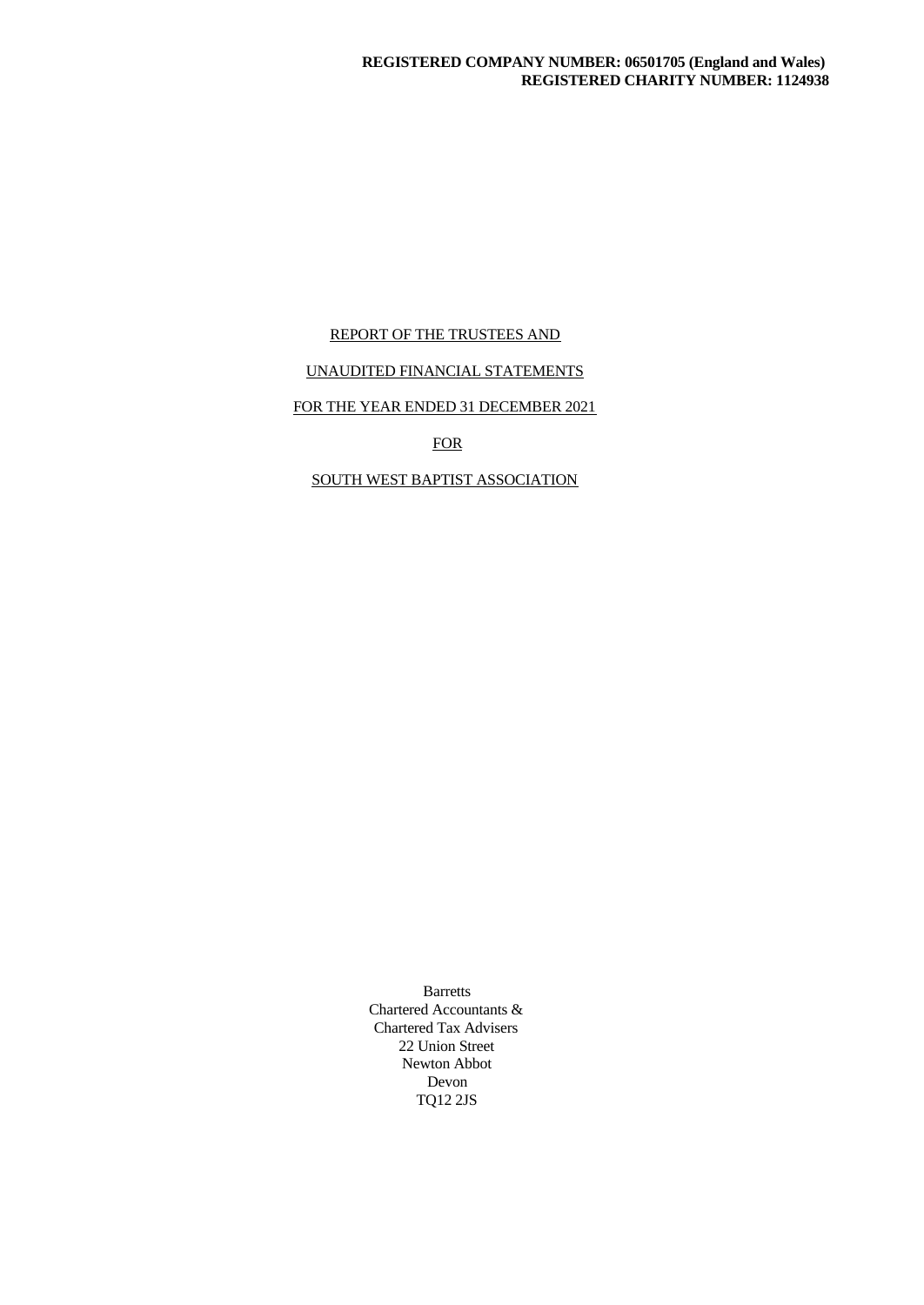# CONTENTS OF THE FINANCIAL STATEMENTS for the Year Ended 31 December 2021

|                                            | Page          |
|--------------------------------------------|---------------|
| Report of the Trustees                     | 1 to 13       |
| Independent Examiner's Report              | 14            |
| <b>Statement of Financial Activities</b>   | 15            |
| <b>Balance Sheet</b>                       | 16 to 17      |
| Notes to the Financial Statements          | 18 to 27      |
| Detailed Statement of Financial Activities | 28<br>to $29$ |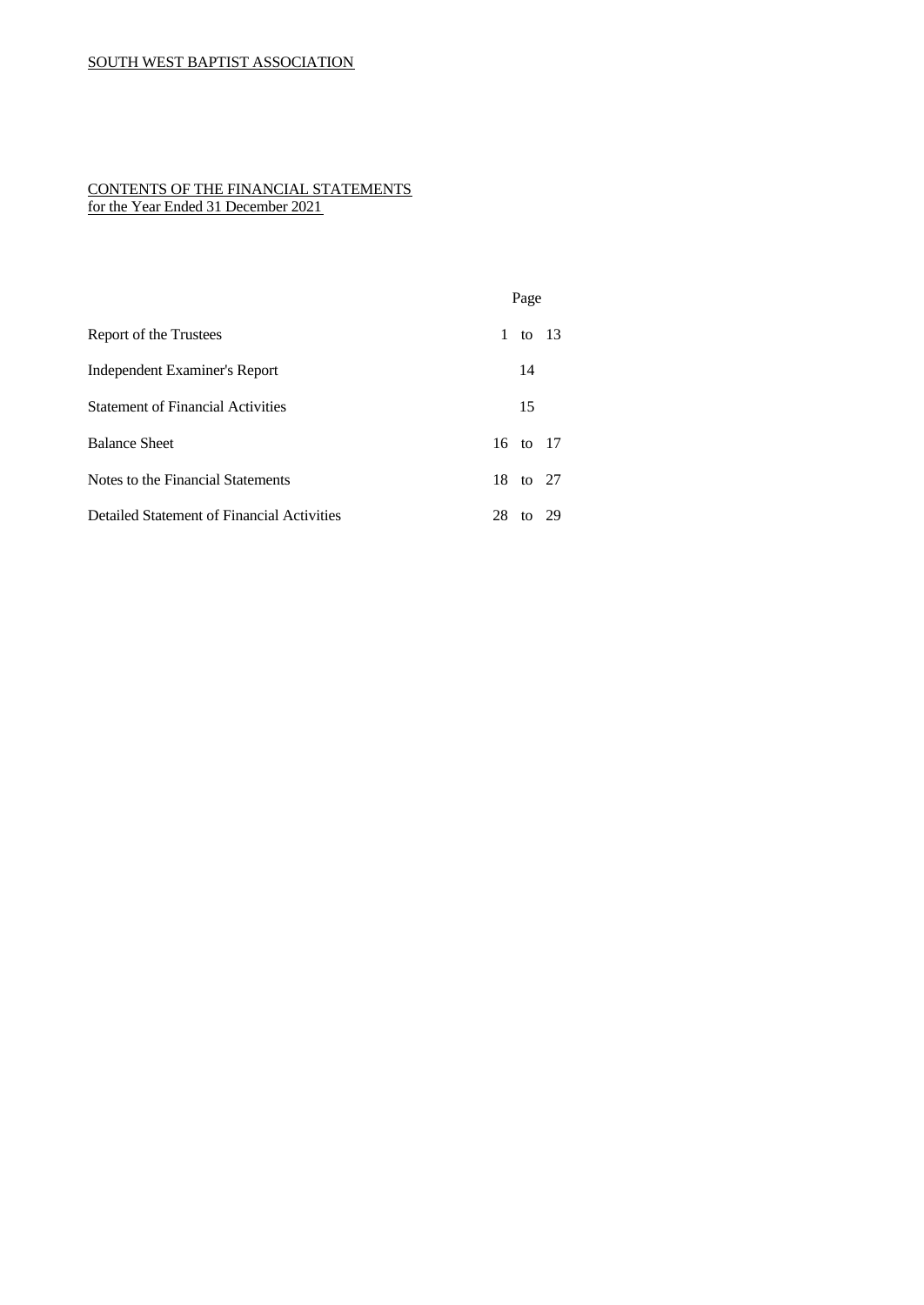# REPORT OF THE TRUSTEES for the Year Ended 31 December 2021

The trustees who are also directors of the charity for the purposes of the Companies Act 2006, present their report with the financial statements of the charity for the year ended 31 December 2021. The trustees have adopted the provisions of Accounting and Reporting by Charities: Statement of Recommended Practice applicable to charities preparing their accounts in accordance with the Financial Reporting Standard applicable in the UK and Republic of Ireland (FRS 102) (effective 1 January 2019).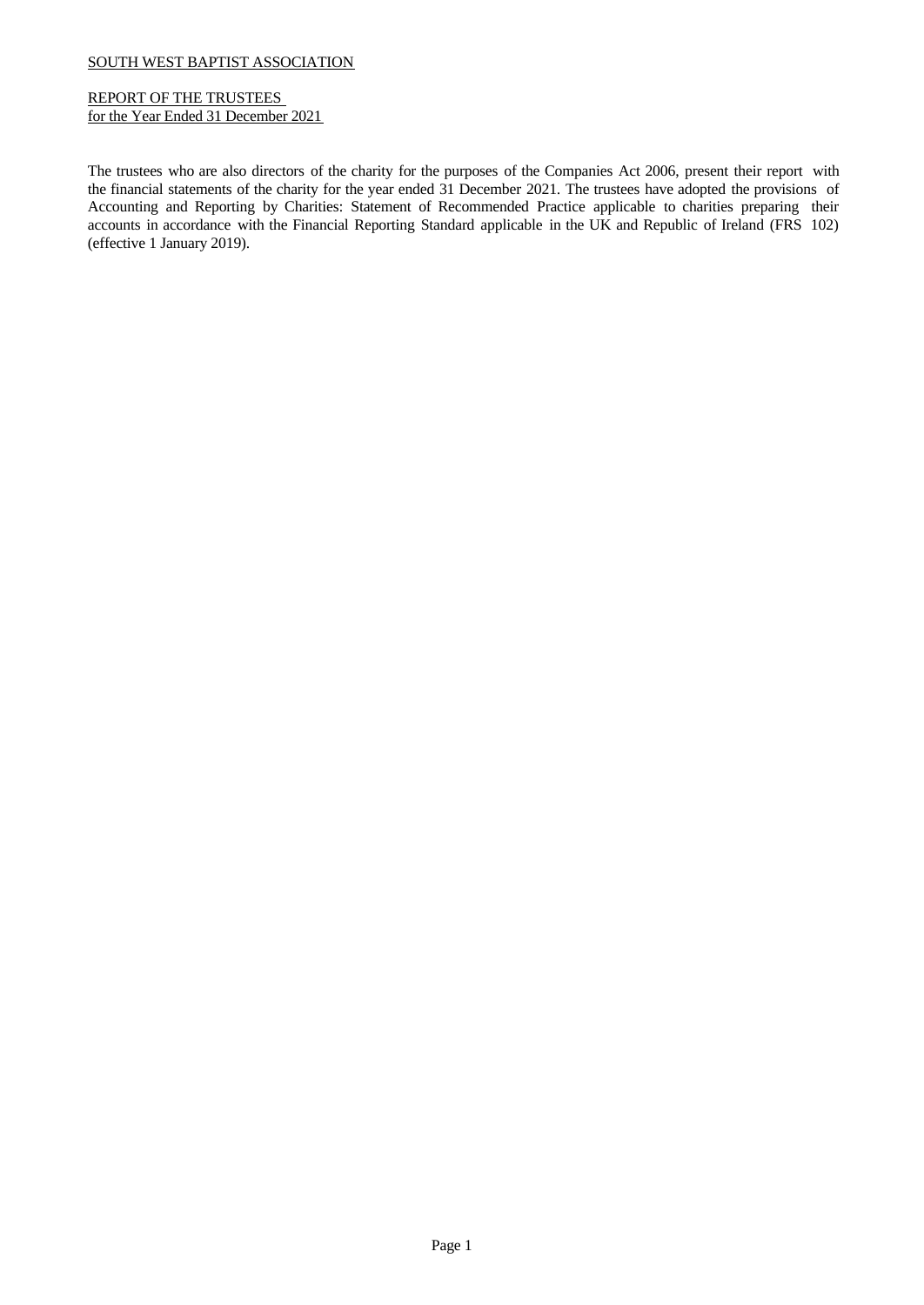### REPORT OF THE TRUSTEES for the Year Ended 31 December 2021

# **OBJECTIVES AND ACTIVITIES**

# **Objectives and aims**

The objects of the South West Baptist Association (SWBA) are defined in our governing document as follows:

The Association's objects ("the Objects") are the advancement of the Christian faith, especially by the means and in accordance with the principles of the Baptist denomination as set out for the time being in the Declaration of Principle of the Baptist Union of Great Britain (BUGB).

This three-part "Declaration of Principle" forms the basis of understanding for all who belong to the Baptist Union. It was introduced in 1873 with the intent of holding in union Baptists with widely different theological understandings and progressively refined (1904, 1906 and 1938). It is rooted in Jesus' Great Commission (Matthew 28:18-20) with its threefold pattern of authority, baptism and mission. The first clause of the Declaration focuses on the absolute authority of Jesus Christ with clause two on baptism into the life of God and clause three on mission.

SWBA is one of thirteen Associations within BUGB and has a geographical-based focus in the South West of England specifically in Cornwall, Devon, South Somerset and West Dorset. Within this area, the Association seeks to serve the local member churches, pioneers and chaplains within the Baptist family as they seek to grow healthy churches in relationship to God's mission.

### Our Aims

It follows therefore that we aim to support the local churches in their mission

To enable this the Trustees have identified three distinct areas which help to ensure the focus of our activity and resources are consistently applied. We aim to be:

### Responsive

Responding to the needs of our member churches as effectively and efficiently as possible, we seek to facilitate, support, and enable their work by walking alongside them, their ministers and leadership teams.

### Strategic

Working on and/or supporting projects that can best be approached by the Association, groups of churches or denominations coming together.

### Prophetic

Seeking to hear what God is saying and speaking a word in season; provoking and challenging our member churches to move on from where they are; seeking to develop and bring on church leaders in their ministry; seeking to inspire and encourage churches and leaders in their ministry and mission; encouraging churches to feel part of a wider family.

Therefore, our ongoing aims are to:

- Continue our wide-ranging work amongst Association churches, encouraging and supporting them in their work, assisting where challenges and difficulties arise, advising and enabling them to develop and clarify their vision and direction, and resourcing and equipping them where possible to achieve their vision and goals.

- Continue our involvement in a range of projects which are strategically best undertaken by ourselves rather than a local church and/or with other Baptist or ecumenical partners.

- Positively and pro-actively participate in national Baptist life, promoting and encouraging a sense of Baptist identity and belonging, and working collaboratively with other Associations and the staff at Baptist House where this will enable more efficient working and better achieve our objectives of supporting and resourcing our member churches.

- Provide a range of inspirational, challenging and informative events to encourage, resource and equip our churches and ministers.

- Continue to build a sense of wider community amongst the Association churches.

Family Matters

Locally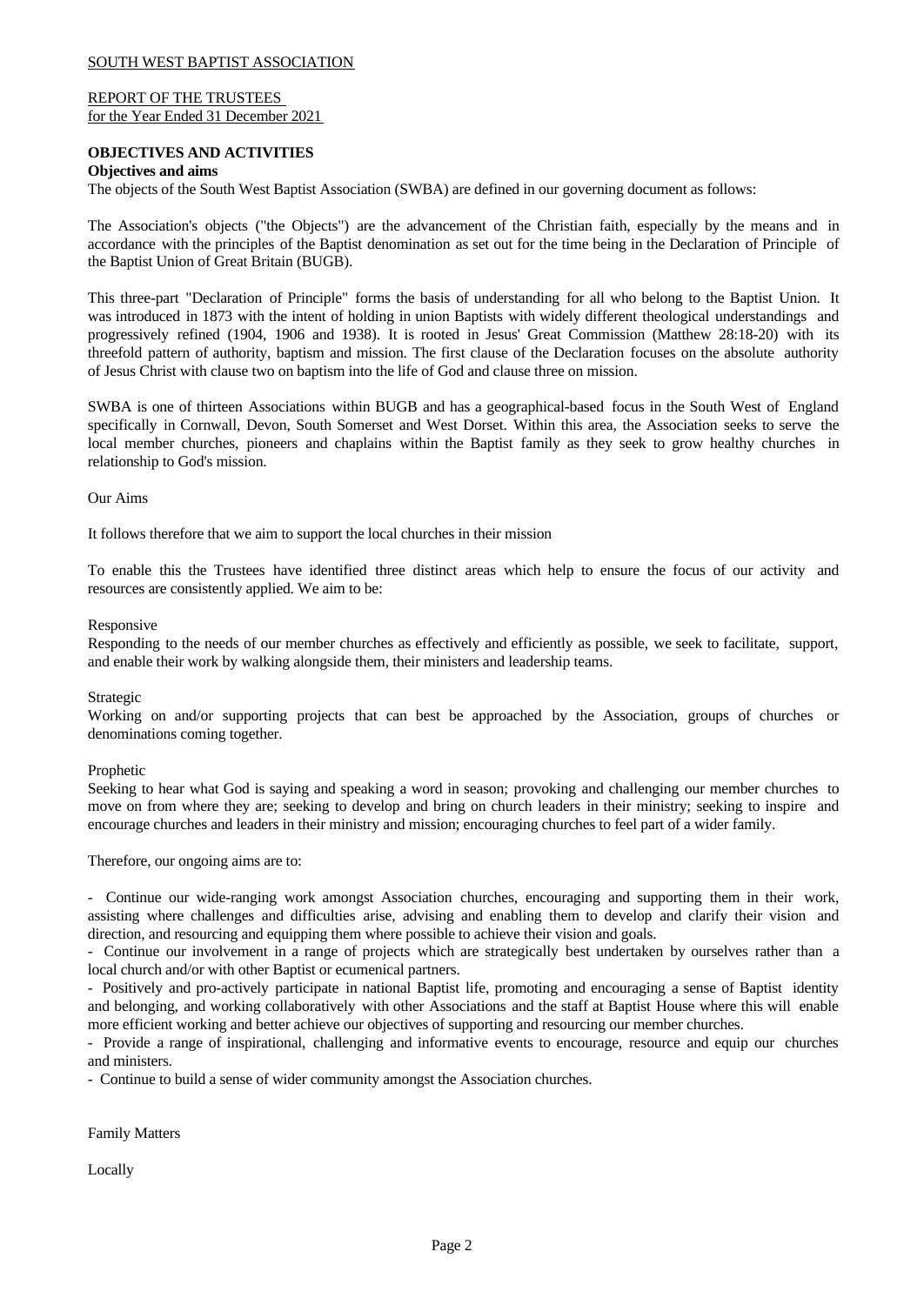# REPORT OF THE TRUSTEES for the Year Ended 31 December 2021

Within this framework, it is recognised that the nature of SWBA's role in offering support and help to churches and ministers in times of difficulty means that the workload in any year can be variable and unpredictable. Ongoing general objectives must,where necessary, be paused or adapted as significant needs arise. Our Staff Team put large amounts of time and energy into offering bespoke support when crises arise. It has been agreed by the Trustees that these times of crisis must take high priority. Above all, SWBA Staff Team should be available to give support wherever it is needed, in situations that by their very nature are unpredictable. Examples of the kinds of issues that demand time in this way and which regularly form a significant part of the work for Association staff are:

- Breakdown in relationships between a minister and leadership team/and or church
- Serious divisions or issues within a church to the point where it cannot move forward until some resolution is found
- Serious Safeguarding allegations or issues
- A personal crisis within a minister's life sudden bereavement, illness, or other family crisis
- Misconduct of someone in church leadership
- Financial challenges which may lead to major questions about the church's future and changes that may be needed

In 2021 as we emerged from Covid the Senior Staff Team found themselves at the forefront of providing pastoral support for the local churches as well as in the vanguard of new initiatives to help local church leaders adapt to the 'new norm'. Innovation and change have, over this period, been almost a constant in so many areas of adapting and returning 'back to normal'. So too has the ongoing need to give personal support to our Ministers, Pioneers and Chaplains as they adapted their ministries to this new landscape whilst often managing their own difficult personal situations. Over the last two years, SWBA Staff Team and Trustees have sought hard to give that high level of support whilst not losing focus on its primary objectives.

# Nationally

As wellas supporting the local Baptist Family we also work in close cooperation with our Partnership Associations. These are the West of England Association, Southern Counties Association and South Wales Association. The Partnership is an informal grouping that has no legal status but facilitates collaborative working in certain areas.

Areas in which we sought to work collaboratively as a Partnership in 2021 include Ministerial recognition; Home Mission grants; Home Mission promotion; Mentoring and training of mentors for Newly Accredited Ministers (NAMs); and National Relationships. We continue to value our relationships with the wider Baptist family and to pro-actively and positively contribute wherever possible. We have a growing relationship with Bristol Baptist College as our nearest Baptist college with staff leading occasional teaching sessions at the college.

In 2021 Nigel Manges attended the Baptist National Settlement Team and Carl Smethurst attended the National Mission Forum and several other mission-related groups and networks. Until leaving in March 2021 Chris Fry attended the national Baptist Safeguarding Group. The Association also has three representative places on Baptist Union Council which meets twice a year at Swanwick.

# **Public benefit**

The Trustees have complied with their duty in the Charities Act 2011 by having referred to the public benefit guidance published by the Charity Commission.

Our main beneficiaries are the Baptist churches in our geographical area which are independent charities. Much of this section and the "Achievements and Performance" section explains the help and support that SWBA gives to the churches, especially the list of services provided. These all aim to help the churches better fulfil their aims and objectives. No charges are normally made for any of the SWBA services.

The Trustees consider that in addition to the advancement of religion and the provision of regular public acts of worship, the member churches of SWBA deliver a wide variety of activities that have benefited the community well beyond the local church fellowships themselves. This includes youth and children's activities, work with the elderly, the homeless, those in poverty and other needy groups in society. This extends to developing models of caring, good citizenship and neighbourliness, creating an environment where everyone is valued and listened to, offering opportunities for people to volunteer and engage in projects for the benefit of others and to discover and develop their potential. The work of our churches is supported and enabled by SWBA through advising, encouragement, sharing of ideas and best practices, support through times of difficulty and conflict, providing training and resources, and a network for communication.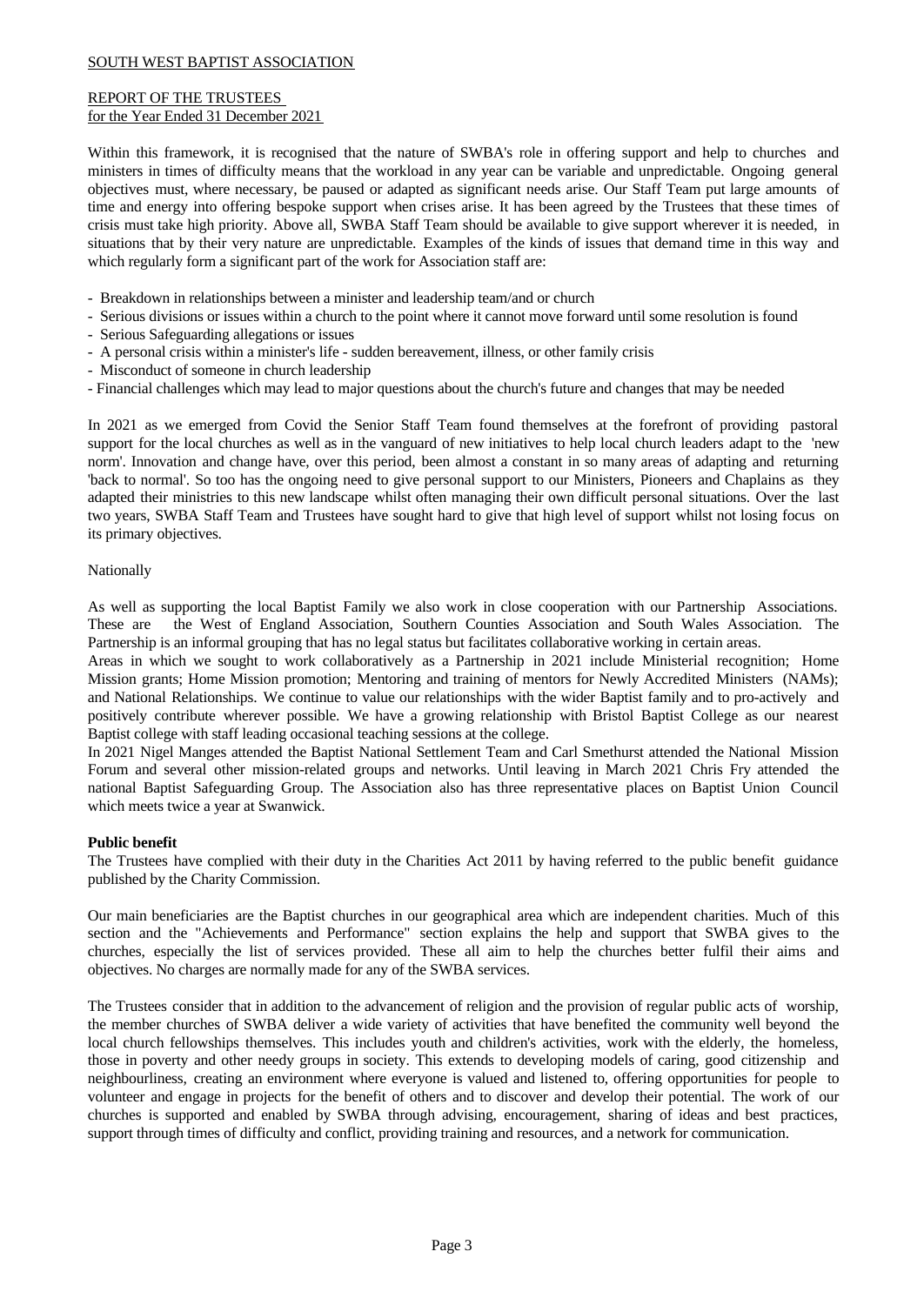# REPORT OF THE TRUSTEES for the Year Ended 31 December 2021

## **ACHIEVEMENT AND PERFORMANCE**

SWBA activities in 2021

Despite the challenge of Covid and the impact this had on churches the SWBA Team has maintained a comprehensive programme of activity along with several new initiatives in response to the needs of our member churches and the communities they serve.

This response has also spilled into other areas of the Baptist family through our Partnership Group and at a national level through established communication channels and meetings. The following reports from our Regional Ministers give testimony to the activities undertaken in 2021.

### Ministry - Revd Nigel Manges

It has been a year of change. Nigel Manges temporarily took up a number of tasks that were previously held by Mrs Chris Fry and has overseen the updating of the Safeguarding and Data protection policies for the SWBA. This expanded role has included helping with management of the Office and dealing with day-to-day enquiries from churches and ministers such as HR, employment, trust advice, where to get legal support, financial and constitutional clarity. (This list is not exhaustive.)

The primary role of Ministry support has been fulfilling our objectives of being Responsive, Prophetic and Strategic.

This means being available to give support wherever it is needed, in situations that by their very nature are unpredictable. This has been a busy year supporting ministers and churches and has involved:

- Breakdown in relationships between a ministers and leadership teams /and or church
- Serious divisions or issues within a church to the point where it cannot move forward until some resolution is found
- Serious Safeguarding allegations or issues
- Ministerial disciplinary
- Personal crisis within a minister's life sudden bereavement, illness, or other family crisis
- Mental health issues experienced amongst ministers
- General pastoral support and encouragement
- Misconduct of someone in church leadership
- Leadership training for church leadership teams
- Financial challenges which may lead to major questions about the church's future and changes that may be needed

Coming out of the pandemic has created new challenges for both ministers and churches and we have sought to be responsive, strategic and prophetic:

### Mental Health

This has been a major issue for church members and ministers. As well as providing support and finance for counselling for ministers we engaged with a project with Plymouth University medical students to research the size of the issue and produce a resource that would help identify warning signs at an early stage.

### Church Closures

This was always going to be a reality for a number of churches and we have sought to support them through the legal and trust issues as well as giving 'palliative' pastoral care as they close. Where we see a strategic value in a church we have explored other possibilities of a new ministry.

### Cluster Ministers

The Association is divided into several areas and a minister has been appointed to each of these areas as a 'Cluster Minister'. Their role is to offer local support and pastoral care and coordinate regular meetings. Their work has been invaluable and we have been exploring how to develop the role and the number of cluster ministers.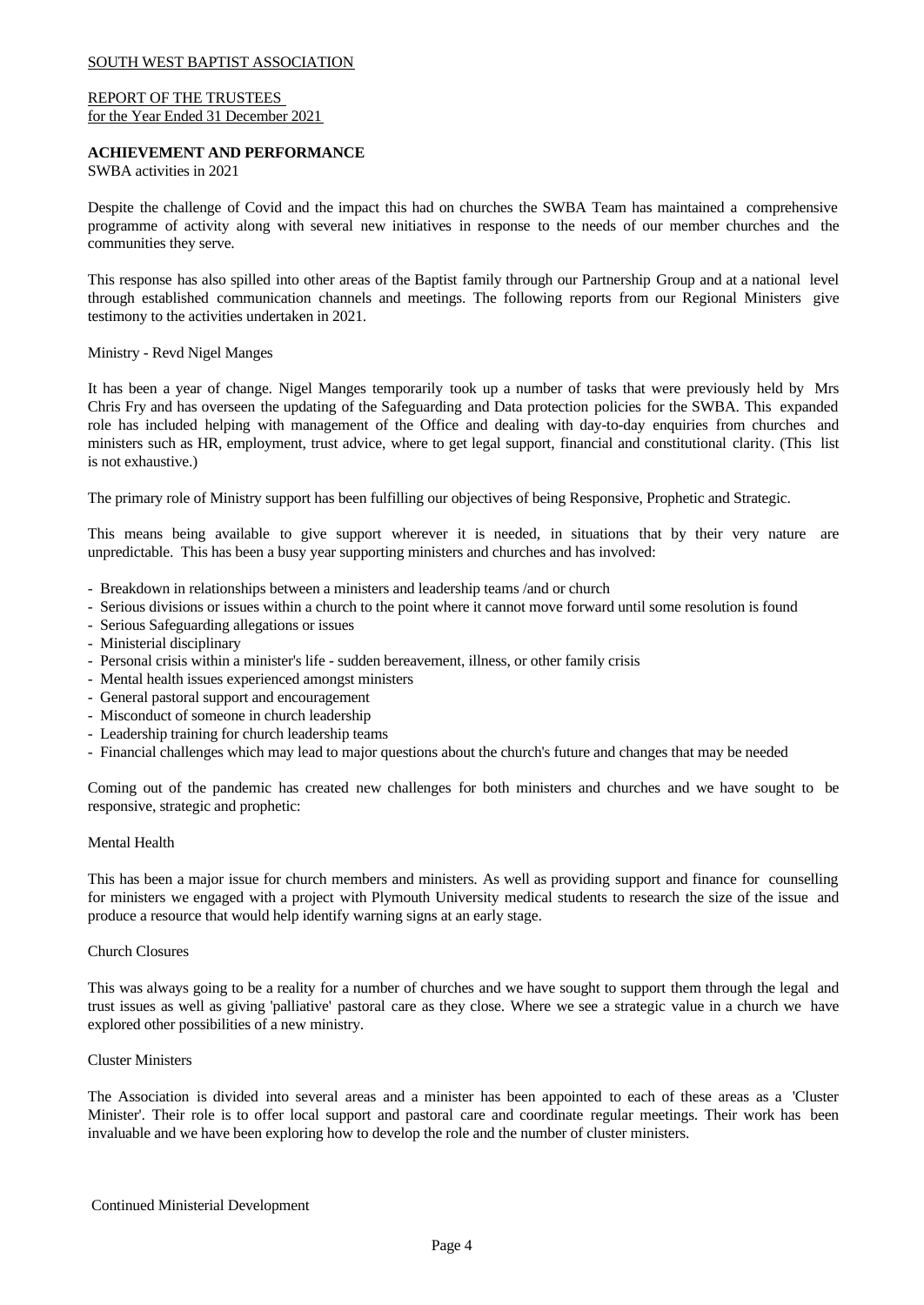### REPORT OF THE TRUSTEES for the Year Ended 31 December 2021

We have continued to encourage, resource and oversee this national initiative. As a Partnership with three other Associations, we have provided training for peer mentors. We also helped conduct 360 reviews and mentoring.

### Justice Group

During the pandemic justice was raised as an issue through 'Black Live Matters' and 'Extinction Rebellion'. A Justice group was established to help resource churches to look at these and other issues including economic, disability, gender and LGBT+. This group is made up of ministers from around the Association.

### Ministerial Recognition Committee

Chris Fry used to be the administrator for this committee and with her departure the time had come for another in the Partnership to take up the responsibility. WEBNET are now the administrators with SWBA paying a financial contribution. Nigel Manges is SWBA representative on the group and responsible for supporting those from the Association who are considering ministry and coordinating the interview process.

### Ministry Group

Underpinning all this work is a Ministry Group which included Trustees and Ministers who act as an accountability group as well as enabling reflection on current issues for churches and ministers. This group meet 4-5 times a year and is a great support to the Association.

### Safeguarding

Through the year we carried out a strategic review of our Safeguarding practices. We were grateful to Mr Rob Dymond, one of the Association Trustees, for picking up the role of Safeguarding Trustee from Chris Fry. From the review we concluded that we will no longer use the services of Thirtyone:eight and will look to appoint a Safeguarding Lead to be shared with WEBNET and South Wales Baptist Association.

### Taunton School

The Association has a responsibility on the Board of Governors for Taunton School (a Free Church Foundation school) with Nigel Manges serving on this Board. It has been a particularly busy year with Covid and the school completing a major development project. Support has also been given to the school chaplain who was appointed by the Church Advisory Panel which Nigel Manges chairs.

Ministry Hopes and Aspirations for 2022

- Develop the role of Cluster Ministers to triage pastoral situations, offer support locally, develop a strategy that enables churches to 'associate' better and be an added resource to support the regional team.

- Employ a Safeguarding Lead to work alongside the Safeguarding teams in SWBA, Webnet and South Wales Baptist Association.

- Develop the work of the Justice group and produce webpages with resources for churches.

- Work with the churches as they navigate the new settlement system that has been put into place by the Baptist Union. Also, to train and establish a team of moderators that would help in this process.

- Develop links with the Plymouth University Medical Department and work on projects that will benefit our churches.
- Work with churches as they come out of the pandemic and consider what next.
- Employ someone to replace the administration role that was previously done by Chris Fry.

Mission - Revd Carl Smethurst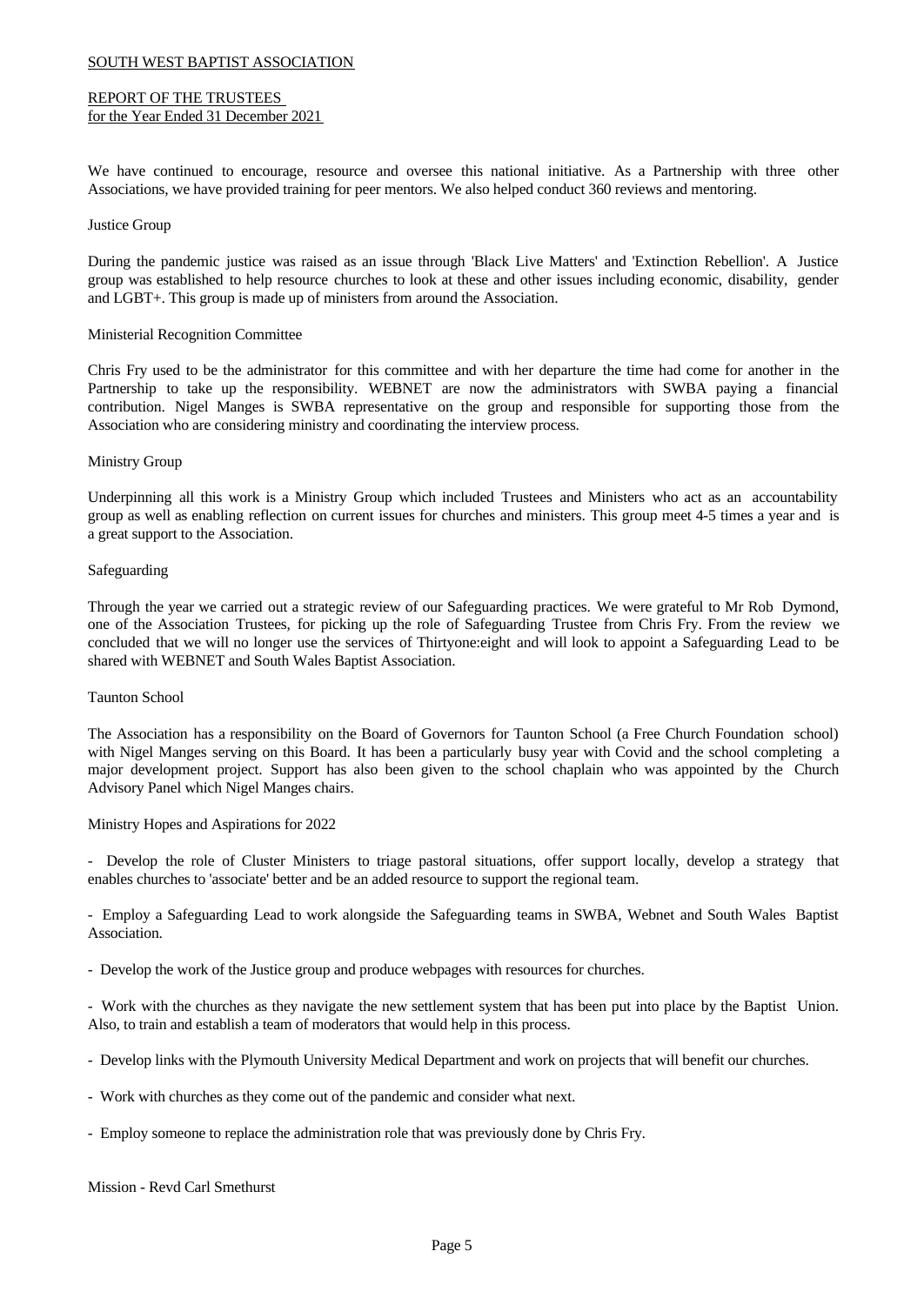## REPORT OF THE TRUSTEES for the Year Ended 31 December 2021

### Mission Training

The SWBA Learning Community has several elements to teach and inspire those within our family of churches, pioneers, CYF workers and chaplains. In 2021 we saw the Learning Community expand both in the variety of training methods and the number of those accessing them. The following outlines the activities of the Learning Community in 2021.

Prepare, Feed, Sustain (PFS) - a 12-module course (4 per year), each with two Saturday teaching days. In 2021 the modules taught were, 'Leading Public Worship', 'Spirituality', 'Pastoral Care' & 'Reading & Using the Bible - Old Testament'. Over 50 students participated in one or more of these modules. In 2021 we expanded the number of those who could attend by providing the training both onsite and online via Zoom utilising a new media suite recently installed in our Exeter offices.

Crucible - Crucible is also a modular course aimed at training those interested in pioneer ministry and developing non-traditional expressions of church. In 2021 the course was online only for the first time with participants from across the world.

Bristol Baptist College Exeter Hub - a new joint initiative for 2021 with our training partner Bristol Baptist College (BBC) was the launch of a Ministerial Formation Hub for Baptist Ministers-in-Training (MITs) based in our Exeter offices. Four MITs made up the first cohort of the Exeter Hub, supervised by a tutoremployed by BBC. The training is hybrid with lecturers presenting both in Exeter and from BBC via Zoom, again utilising our new media suite. This initiative enables MITs to access formation in the South West rather than costly and time-consuming weekly trips to the college in Bristol. We hope this vastly increased accessibility to Ministerial Formation will encourage many others in the South West to explore a calling to Ministry.

Webinars - In 2020 we began to see the potential in leading Zoom webinars for training and resourcing, and this continued in 2021 with webinars offered across a range of subjects. Attendance was not as high as the previous year, possibly because of 'Zoom-fatigue', but all webinars are recorded and uploaded to our YouTube channel where others continue to access them at their leisure. Alongside a series of webinars led by our new Digital Missioner (see below), examples from 2021 are,

o TABLE - a new resource for missional communities - https://youtu.be/0TKkyT38-YY

o The BIG COVID Debrief - https://youtu.be/4vGYz8z-7Co

o How to grow your church & love the planet - https://youtu.be/wlUubclvQ0I

o Five Ways to Wellbeing - a series of short video-based resources brought together here https://www.swbaptists.org.uk/resources/children-families/five-ways-to-wellbeing/

o Lent Study Videos… a resource for church small groups - https://www.swbaptists.org.uk/blog/2021/02/09/lent-study/

### Mission Internship

INVEST is our missional internship programme run in collaboration with another training partner, South West Youth Ministries (see https://www.swbaptists.org.uk/invest for more details). In 2021 we saw the three interns from our first year running this programme graduate. Due to many of the usual marketing channels being unavailable in 2021 recruitment for the September intake was challenging but we welcomed one new INVEST intern who started the year long programme for the 2021-22 academic year.

### Mission Pioneers

As wellas seeking to support and equip our established churches in their mission to those in their communities, we continue to intentionally seek those who will pioneer new forms of mission with a view to possibly planting new churches in the South West. In 2021 we welcomed a new family who have begun to pioneer in Mevagissey in Cornwall. It has been a joy to walk with them, encourage and resource them as they have begun engaging with those in the town. They join a growing number of SWBA pioneers in Penzance, Looe, Exmouth, Axminster and Ilfracombe.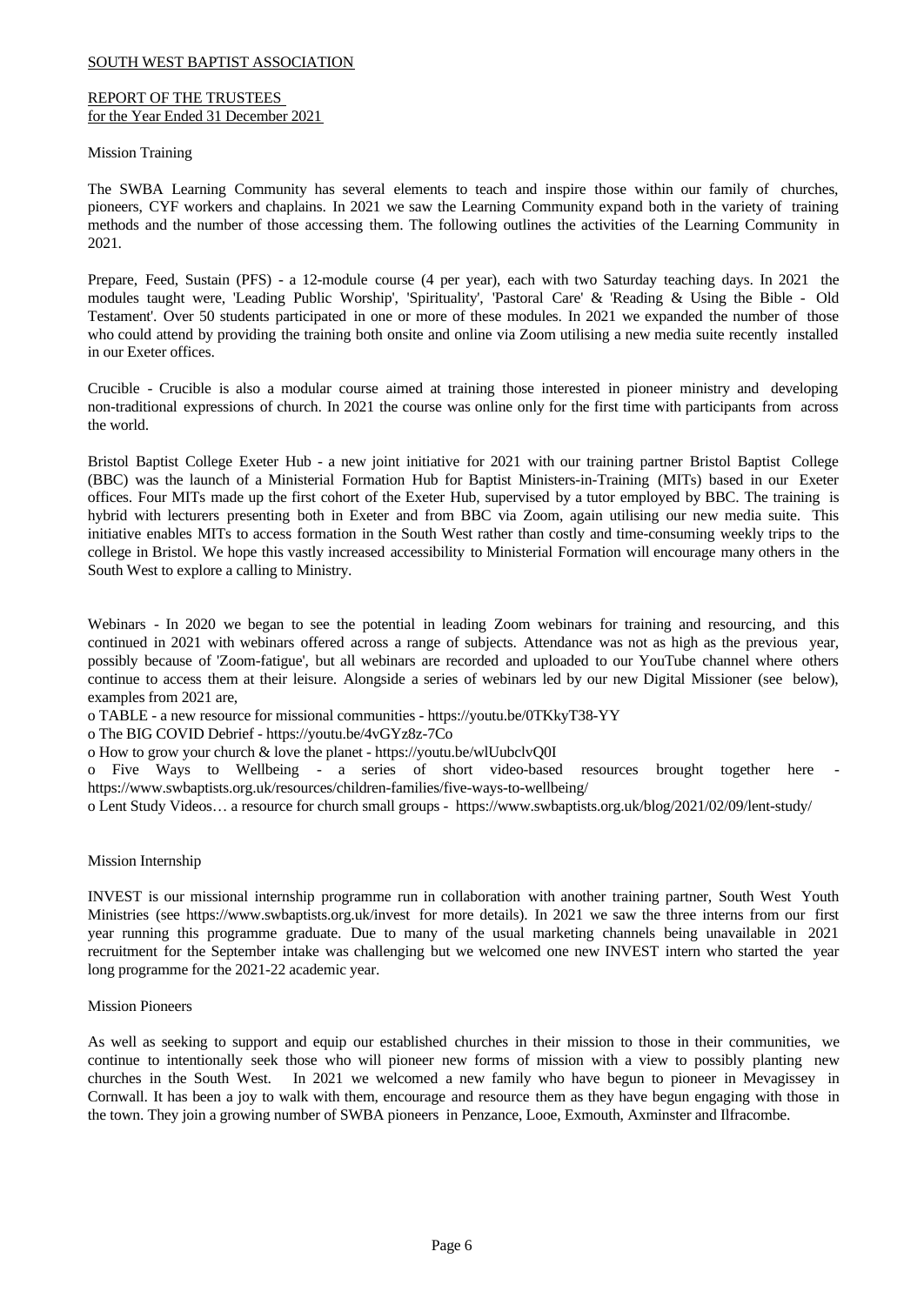# REPORT OF THE TRUSTEES for the Year Ended 31 December 2021

This year we began conversations with an experienced Minister from a Baptist church in the Midlands who will move to pioneer in Porthleven in the summer of 2022. We are also in conversation with a new Minister-in-Training who is seeking to reach out to the growing 'Van-Life Community' in the South West, mostly younger professional people who have moved from expensive accommodation in London and the South East to live and work out of camper vans in the South West. We would like to work alongside her to identify, develop and manage a camper van site for this community which will act as a base for her missional ministry in the future. This year also saw us involved in the beginnings of a new network of pioneers in coastal communities across the UK. We have several in the SWBA and 'Coastal Expression', as this new network will be called, will help build strong relationships of support and the sharing of best practice between them.

Preparing new pioneers both spiritually and practically, networking them with each other and our existing family of churches and supporting them relationally and financially is time-consuming but is a privilege and a clear expression of one of our core aims to be 'prophetic' in our activity as an Association.

# University Chaplaincy

After several years of preparation work, in 2021we joined with partners in the Methodist Church and URC to appoint a new part-time Free Church Chaplain to Exeter University. The successful applicant is an accredited Baptist Minister who we are supporting with a mission grant and by being a member of his Management Team. The potential this role offers to support both students and staff atthe university and to be an integral part of the spiritual life of those on campus is exciting and we are looking forward to seeing how it develops in the coming years.

### Digital Mission

This year also saw the expansion of the work of our new Digital Missioner, Hannah Fleming-Hill. She completed her review and digital strategy for the SWBA and has begun to implement it alongside continuing to support SWBA churches in their engagement with the digital world and leading a number of webinars, examples of which are, o Communicating this Christmas; making the most of your social media - https://youtu.be/-YReHHD5tTg o Hybrid Church; ideas for the future - https://youtu.be/MBH0lWdpKYI o Three Films Project - https://youtu.be/QFlK1xIjZcE

# The Fuelcast

'The Fuelcast' is a Bristol-based Christian film production company led by Baptist minister and videographer, Andy Thomas. In the first quarter of 2021, we collaborated with Andy and the then Regional Minister for Mission for South Wales Baptist Association, Hayley Young, to produce a series of three webinars aimed at training and encouraging those in our network of churches to use film as part of their mission effectively (see the three webinar links below). In 2021, we developed that collaboration further and after applying successfully for grant funding have now been commissioned to produce six short documentary films over the next three years highlighting issues that face young adults in the UK which will act as a challenge and encouragement to our network of churches to more effectively engage with what is often referred to as 'the missing generation' in our churches. Work begins on the first of these - a documentary on environmental justice - in 2022.

# Initial webinars,

o Creating Video Content; what to say - https://youtu.be/MP5qTfzhy8k o Creating Video Content; how to film - https://youtu.be/YACKwxZKxFM

o Creating Video Content; how to edit - https://youtu.be/Ho4EyEXvzvY

Examples of The Fuelcast's previous work,

o Doldrums - https://www.thefuelcast.com/library/2022-01-10-doldrums-r3

o Radical Hospitality - https://www.thefuelcast.com/library/2022-04-25-radical-hospitality

Home Mission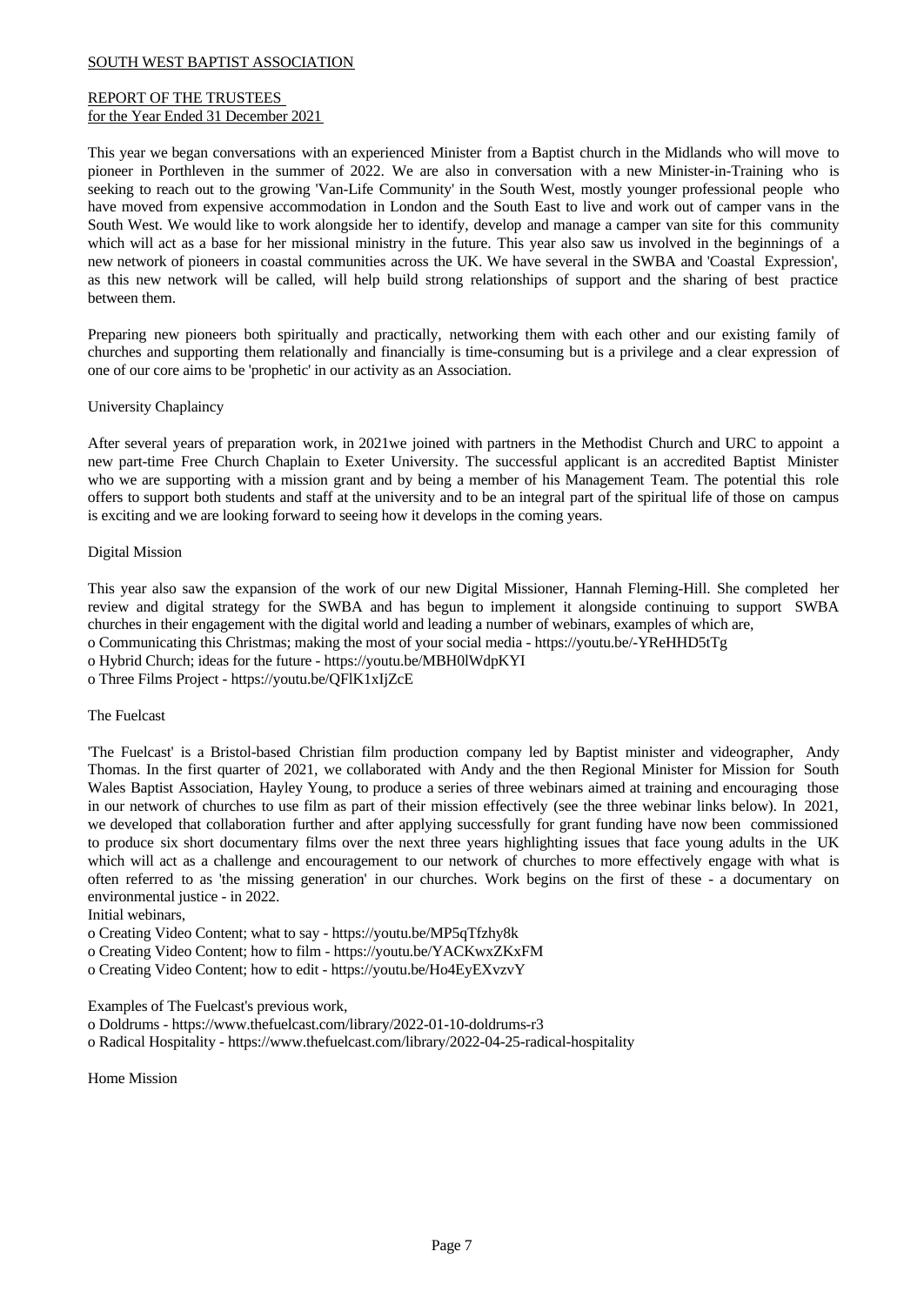# REPORT OF THE TRUSTEES for the Year Ended 31 December 2021

Through Home Mission Grants the Association continues to provide financial support each year to support the local mission. Home Mission Grants are awarded to help Baptist churches engage in the mission of God and share his love within their communities. All Baptist churches are encouraged to give a minimum of 5% of their annual general income to the Home Mission Fund. Grants are then allocated to local Associations by BUGB. Decisions relating to the allocation of local grants are made by the Associations Home Mission Grants Committee, with accountability through their Partnership Associations. In 2021 a total of £80,263 (2020 £79,982) was awarded by the SWBA Home Mission Grants Committee comprising of 10 mission initiatives throughout the Associations geographical area. For reports and further information on the impact, these grants are having visit: Home Mission - South West Baptist Association (swbaptists.org.uk).

# Home Mission Community Day

Our Home Mission Community (those who receive Home Mission grants in the SWBA) would normally meet 2-3 times a year to review current missional practice, share encouragements and challenges, pray for each other and eat together. Covid pandemic restrictions meant this normal programme was curtailed somewhat in 2021 but we did hold an online Community Day with our partner Associations (Southern Counties, West of England and South Wales) which allowed us together to consider 'missional entrepreneurship' and to hear the experiences of three practitioners in this area of mission (see the recording of this session below). Plans are in place to meet face-to-face again in 2022.

o Getting Used to Being Different; missional entrepreneurship - https://youtu.be/1scAS4aXpJE

Mission Hopes and Aspirations for 2022

o Develop our support of children, youth & family workers in our network through recruitment of a suitable SWBA CYF Mission Enabler and through training (Children & Family Resource Evening planned for March 2022)

o Encourage our established churches in their mission as they emerge from the Covid pandemic (four day, multi-event visit of Ken Benjamin, Director of Church Relationships with the London Institute for Contemporary Christianity, planned for April 2022)

o Develop the production of digital content that will resource our established network of churches but might also be used to reach those not yet of faith across the South West and beyond (explore the possibility of the creation of a digital studio within the Association for filming/editing).

o Re-establish the Home Mission Community (plans for meeting/training in place for April 2022)

o Develop a new role for SWBA Learning Community Coordinator to oversee the growing training programme but also extend it to include relevant training for the Continuing Ministerial Development of our SWBA Ministers.

o Continue to work with The Fuelcast in the production of the young adults' documentary series.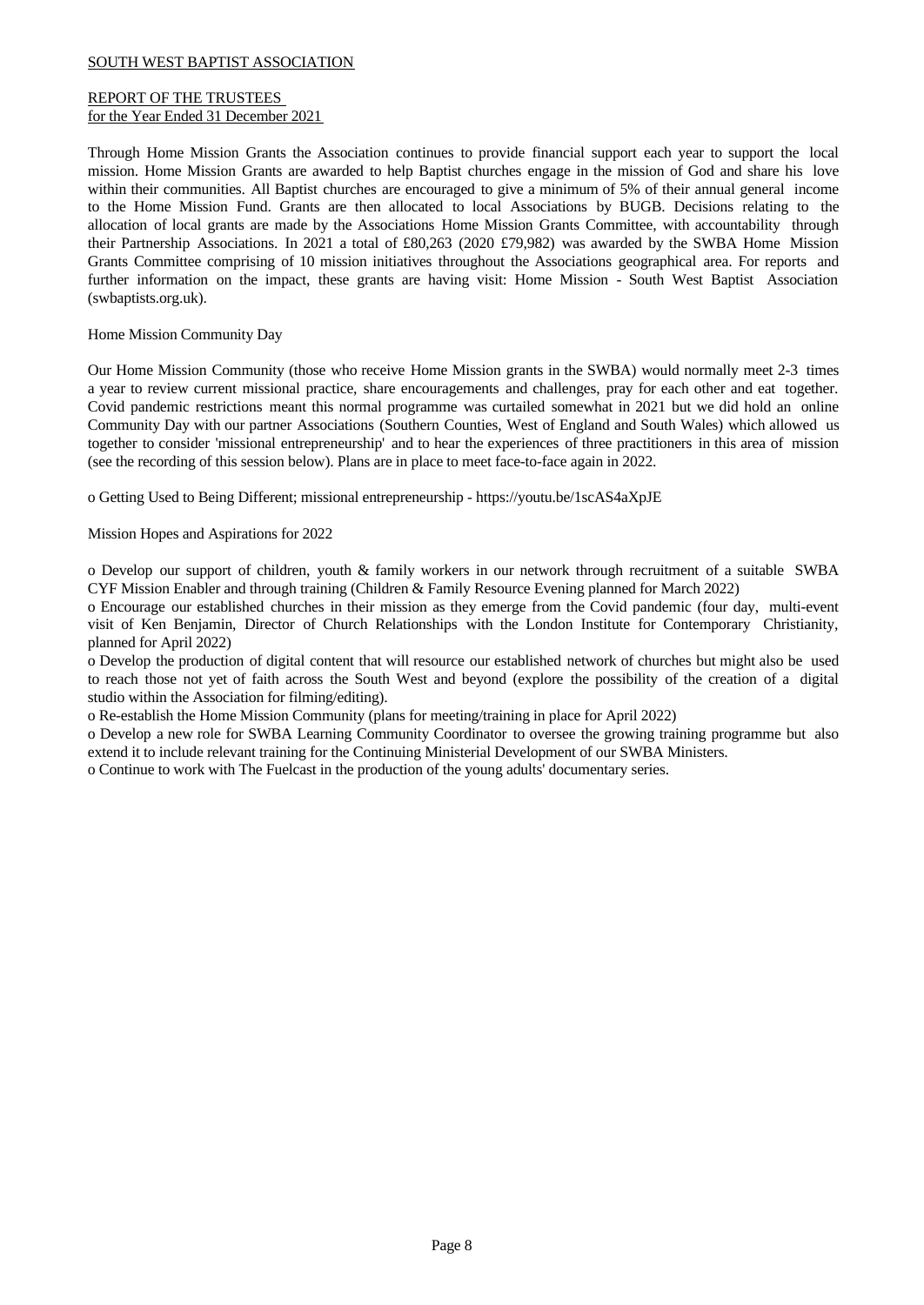### REPORT OF THE TRUSTEES for the Year Ended 31 December 2021

### **FINANCIAL REVIEW**

The accounts show an operational surplus for the yearof £10,184 (2020: deficit £64,954). This change in performance has two significant reasons. First of all, our share of the Home Mission donations received from the churches across the country increased by £57,783. This did not arise from increased church giving,which fell slightly, but was due to a large increase in legacies notified to the Baptist Union. Expenditure fell by  $£37,092$  and this was largely due to the reduction in regional ministers from three to two. When Chris Fry left our employment, she was not replaced in the year as we took time to determine how to remodel our services to the churches. We expect to return to operating deficits in the future when this review has been concluded and appointments implemented.

A five-year budget model has been developed for the Board to demonstrate the financial viability of running this planned deficit over several years. Budgets for future years show the charity operating at an annual deficit of more than £50,000 each year for the next five years. It receives regular income through its home mission grants so it only seeks to maintain liquid reserves of around £40,000 which represents approximately two months of expenditure. At the year-end £66,104 was held in unrestricted cash funds with other debtors of £12,002 and creditors payable of £30,564. This creates current assets of £47,542 which is in line with our cash holding policy and means we will need to draw down from our investment portfolio over the next few years to fund the planned annual deficits. While these also contribute to the income of the Association the Trustees are considering how to allocate some of these funds so that they are available for other mission property investments but allowing for the anticipated future falling home mission income.

The accounts also report an increase in the investment portfolio valuation of £40,678 (2020: £36,903) and an increase in the property valuations, since the lastvaluation five years ago, of £214,252. This means the surplus for the year is a total of £270,221 (2020: deficit of £28,051).

The reserves reported in the balance sheet are £2,610,150 (2020: £2,339,929). This includes a property reserve of £131,049 which is invested in a staff member's home. After allowing for a bank balance of £3,273 in the Stronger Together Mission Fund, the balance of funds as set out in note 15, of £2,475,828 are unrestricted. However, this is not all available to be spent. £873,951 represents the charity office and two properties provided for the occupation of the regional ministers, after allowing for the restricted reserve which was also used to purchase a minister's home. We also own an additional property which was valued at  $£235,000$  which is rented to a church group who are members of the Association.

We have been requested by the Baptist Union to set up a pension reserve to support the national pension deficit and the balance on this reserve is£20,000. This leaves an unrestricted general fund of £1,346,877. This includes a property currently valued at £375,000 let on a short-term tenancy arrangement which contributes to the income of the Association. The netbook value of a motor vehicle and office fixtures and equipment is £28,944 and we have loans to churches repayable in up to 10 years of £240,948. If these are excluded, then the charity has investments of £722,617 and bank balances of £66,104 supporting a pension deficit calculated at £71,280 which we anticipate will be paid in equal instalments over the next 5 years

### **PLANS FOR THE COMING YEAR - 2022**

Some key Hopes and Aspirations for 2022 have been set out in the Ministry and Mission reports above. The Trustees are encouraged that despite significant challenges over the last two years the work of the Association has been able to grow and develop both its ministry and mission focus. Alongside this activity the Trustees have been reviewing a number of areas in Support Services. In March 2021 following on from the two Away Days two discussion papers DP1 Proposal for interim cover for 2021 and DP2 Excellence in Safeguarding the way forward was presented to the Board. From this a number of areas of change are being considered for 2022 and our hope isthat this will strengthen the support the Association can bring to the ministry and mission in the South West region. Other areas we are considering for the churches are a series of training events for Trustees and Treasurers with the aim of helping them with an ever-changing sea of governance and resource management. The desire isthat in helping to support strong governance in our member churches this will in turn support and grow healthy ministry and mission.

# **STRUCTURE, GOVERNANCE AND MANAGEMENT**

# **Governing document**

SWBA's Governing Document is a Memorandum & Articles of Association, which has been approved by the member churches and the Charity Commission. The company is limited by guarantee, having no share capital. The members of the Association are the Baptist Churches listed in the first annex to the Memorandum of Association. In the event of the company being wound up the liability of each member is limited to £10. A full copy of the Governing Document may be obtained from the Association Office.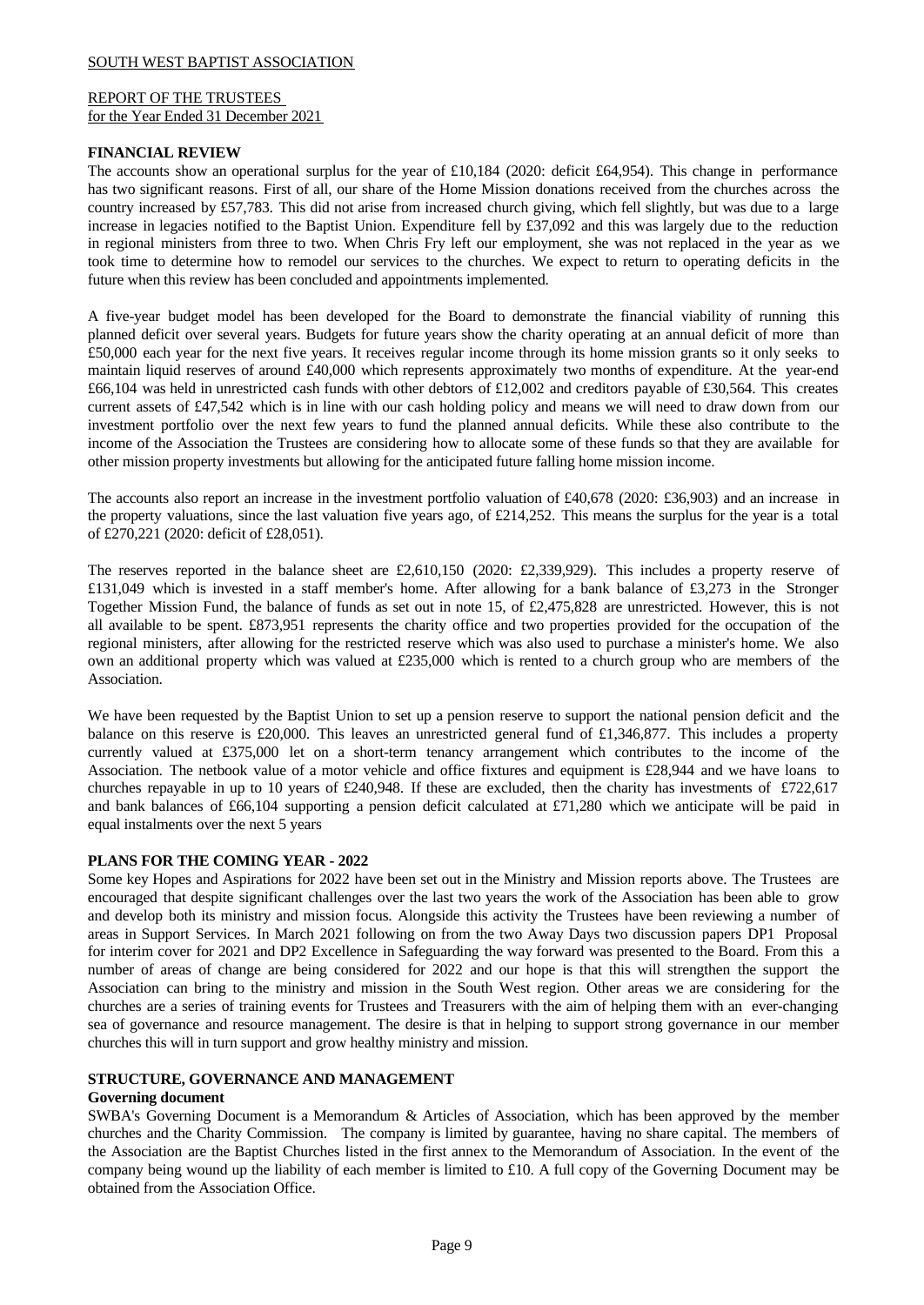REPORT OF THE TRUSTEES for the Year Ended 31 December 2021

# **STRUCTURE, GOVERNANCE AND MANAGEMENT Induction and Training of Trustees**

New Trustees are provided with an induction session and induction pack which includes a copy of CC3 The Essential Trustee, and a document setting out SWBA's expectations of its Trustees. Where the Trustee holds a particular role or office, a written role description for that role or office is also provided. Trustee refresher training is provided from time to time where the whole Board revisits the key tenets of charity trusteeship, the structures and personnel of SWBA and the role of the SWBA Board of Trustees.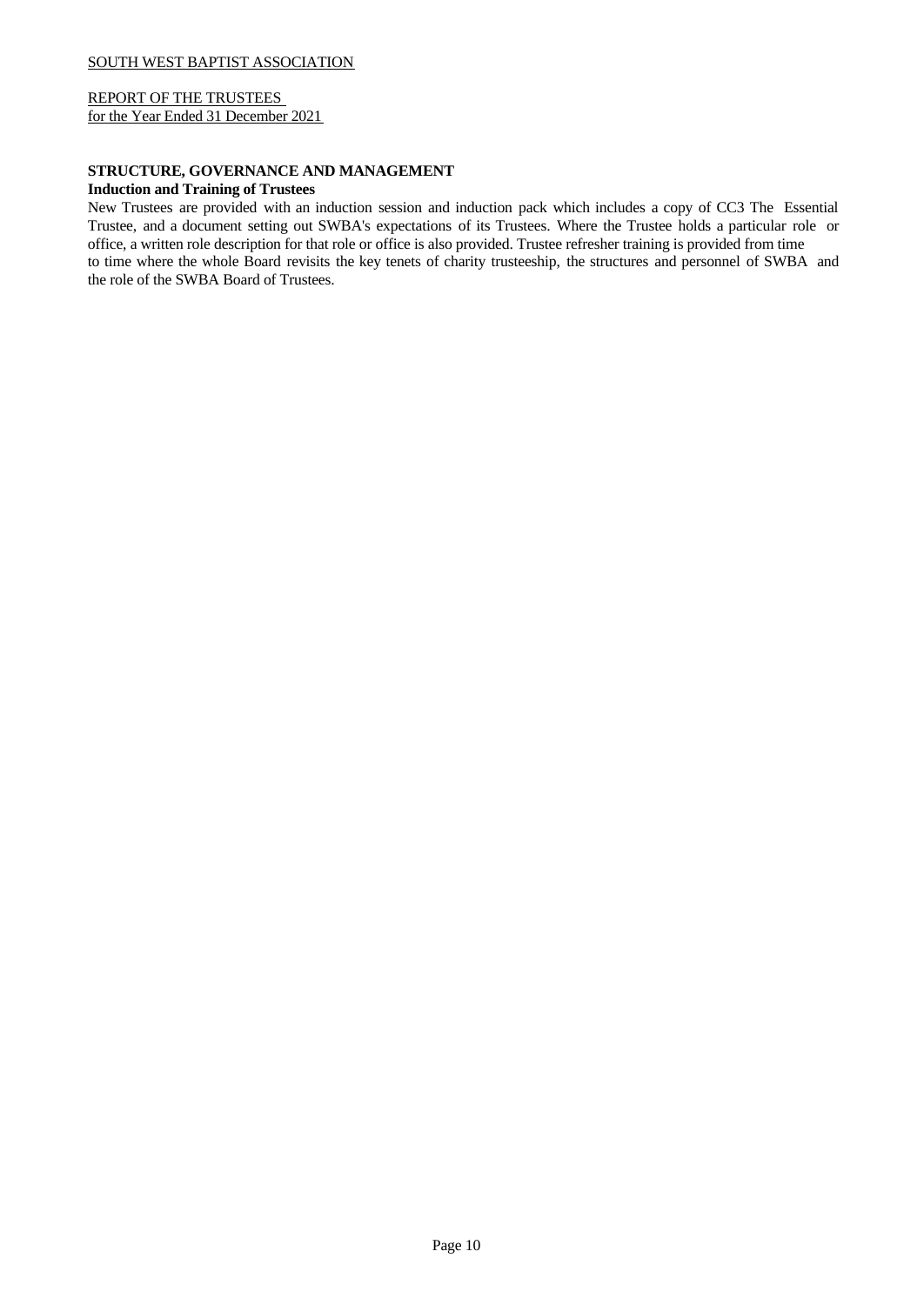REPORT OF THE TRUSTEES for the Year Ended 31 December 2021

### **STRUCTURE, GOVERNANCE AND MANAGEMENT**

#### **Organisational structure and how decisions are made**

The Board of Trustees understand their role to be broadly defined as follows:

1. Setting and maintaining vision, mission and values; developing short, medium and long-term strategy; reviewing and assessing whether goals are being achieved.

2. Working with, supporting and overseeing the work of the Regional Team, delegating to them responsibility for day-to-day management.

3. Managing funds and assets responsibly, ensuring the Association remains solvent, ensuring funds are used and applied according to our charitable purposes and managing resources to maximise potential.

4. Ensuring compliance with charity law and other relevant legislation, ensuring appropriate policies are in place and adhered to and that accounts and annual reports are published in accordance with approved guidelines

5. Making careful decisions, listening to the views of the wider constituency as far as possible, and taking outside professional advice where appropriate

The serving Staff Leadership Team in 2021 was Revd Nigel Manges, Regional Minister - Ministry, Revd Carl Smethurst, Regional Minister - Mission, and Mrs Chris Fry, Regional Minister of Operations. On 31st March 2021 Chris Fry left the Association to take up the role of minister in one of the member churches in the region. She was employed by the Association for many years and we will miss her contribution. The Trustees are using this change as an opportunity to consider God's calling to the Association considering the immediate and long-term impact of Covid-19 on the long-term needs of our member churches and its impact on our society. It will take time to determine how the ministry is developed and we are grateful for the way the staffand board members are being adaptive and flexible in continuing the day-to-day work while the Trustees work through these changes.

The Chairman and Honorary Treasurer are nominated by the Board and elected by the AGM for a term of three years.

Other places on the Board (up to an additional twelve Trustees) are nominated by the Board or by any member church. Nominees are elected at the AGM for a term of three years. There are no external or additional persons or bodies who are entitled to appoint Trustees. At the AGM on 16th June 2021, Mike Law retired as Chair of Trustees (Moderator) and Steve Dengate was elected to serve in this role. Mike Law has served SWBA as Chair for many years and we are grateful for his years of sacrificial service both in supporting the Staff Team and in leading the Board over this time. Mike will continue to serve until the 2022 AGM when he will retire fully as a Trustee. Roger Redman also stood down having served two terms as a Trustee and we are grateful for all his support over these years. Roger remains as an independent voice on the Mission Sub Committee.

The Board has three sub-groups that oversee specific areas of work. The Support Services Group oversees matters relating to property, finance, safeguarding, office operations and HR. The Ministry Group focuses on matters relating to ministry, accreditation, pastoral care, newly accredited ministers and Safeguarding. The Mission Group oversees all aspects of mission including Home Mission grants, pioneers and pioneering work and church planting. Each group then reports to the full Board on key matters discussed and decisions are taken. Each of the members of the Staff Leadership Team is accountable to their group, this being a positive and supportive accountability oversight.

Significant decisions of policy or strategy, or decisions with a significant financial implication, remain the responsibility of the full Board.

The day-to-day work of the Association is delegated to the Staff Team. Members of the Staff Leadership Team prepare a report on their current work for each Board meeting and are directly accountable to the Board as wellas to the sub-groups.

Once a year all member churches are invited to a general meeting (AGM) where reports are given on the progress and activities undertaken by the Association. This is an opportunity for members to raise questions and give input to the work. New churches wishing to join the Association are presented to the existing members at this meeting along with a report from the Trustees and confirmation that BUGB are also happy to receive the church into membership at the same time.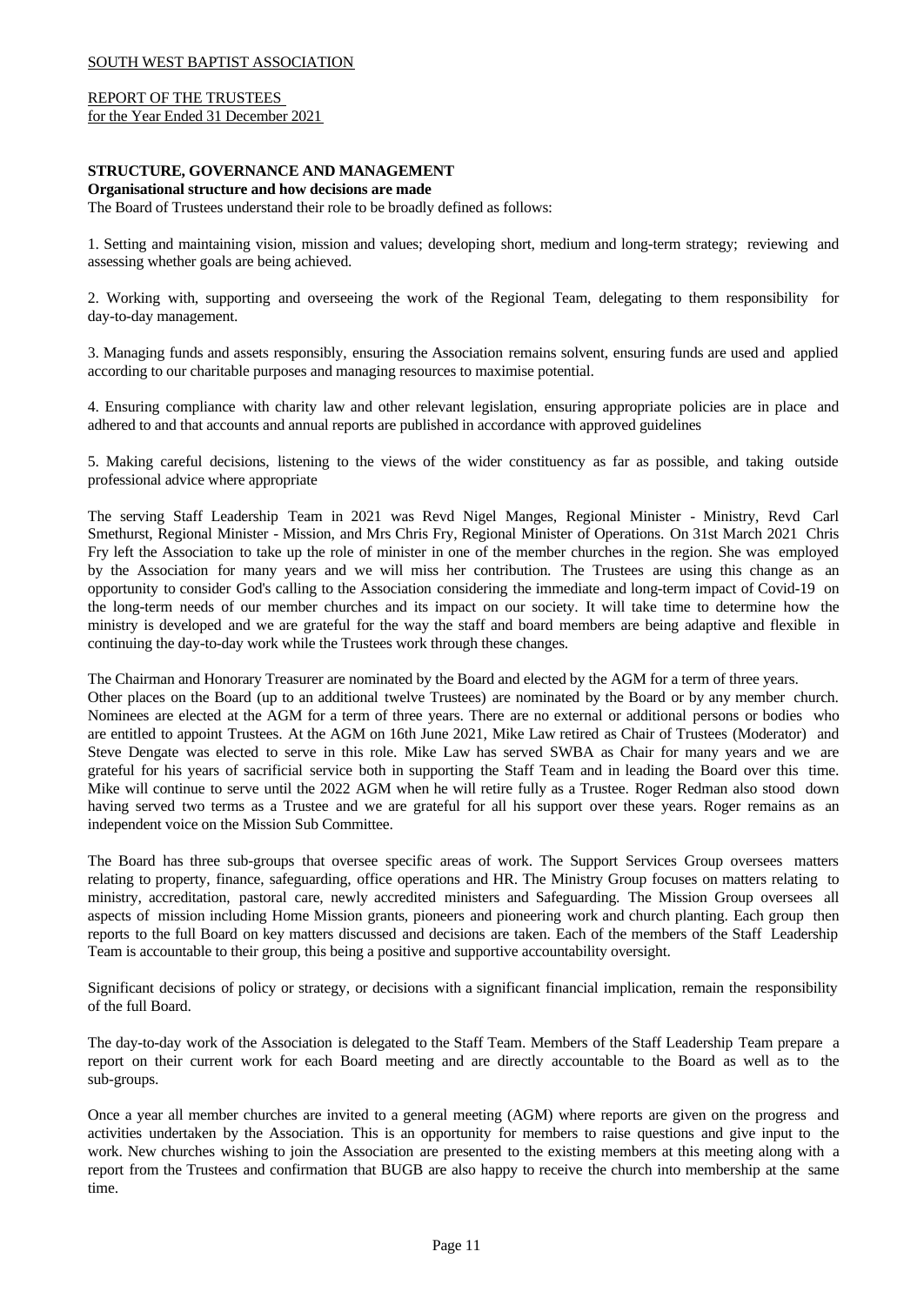REPORT OF THE TRUSTEES for the Year Ended 31 December 2021

### **STRUCTURE, GOVERNANCE AND MANAGEMENT**

Election and retirement of Trustees also occurs at the AGM and member churches have an opportunity also to raise matters and make decisions under the Associations Bye Laws.

### **Risk management**

The Trustees review annually their Risk Assessment document, which sets out those risks that have been identified as having a potentially significant impact on the ability of the Association to meet its aims and objectives. These include loss of key personnel, loss of data and records and financial fluctuations. The document assesses each risk in terms of significance and likelihood and then identifies steps to be taken to mitigate these risks as far as possible. The Risk Assessment document was reviewed by the Trustees in February 2021. The Support Services Sub Committee is responsible for monitoring during the review periods and for bringing to the Trustees' attention any significant risks that might emerge during this period.

Chief Executive Officer and other Senior Staff

SWBA has no Chief Executive Officer but operates a shared leadership system where leadership is shared equally between the members of the Staff Leadership Team with each team member acting as"team leader" in their designated areas and either of them is authorised to speak on behalf of the Association in external contexts. Members of the Staff Leadership Team are line-managed by the Chair of Trustees.

The Staff Leadership team are Revd N Manges (Regional Minister: Ministry) and Revd Carl Smethurst (Regional Minister: Mission).

### **REFERENCE AND ADMINISTRATIVE DETAILS**

**Registered Company number** 06501705 (England and Wales)

# **Registered Charity number**

1124938

# **Registered office**

Wonford Baptist Chapel 36-38 Wonford Street Exeter EX2 5DL

# **Trustees**

M Law Chair of trustees until 16th June 2021 R Dymond R P Carne Treasurer Mrs C Fry (resigned 31.3.21) Revd N C Manges Regional Minister-Ministry Revd C Smethurst Regional Minister-Mission R Redman (resigned 16.6.21) Revd J A Henley Revd E A Pearce S P Dengate Chair of Trustees from 16th June 2021 A C Male

Chief executive Officer and other Senior Staff

SWBA has no Chief Executive Officer but operates a shared leadership system where leadership is shared equally between the members of the Staff Leadership Team, with each team member acting as"team leader" in their designated areas, and any of the three are authorised to speak on behalf of the Association in external contexts. Members of the Staff Leadership Team are line-managed by the Chair of Trustees.

The Staff Leadership team are Revd N Manges (Regional Minister : Ministry) and Revd Carl Smethurst (Regional Minister :Mission).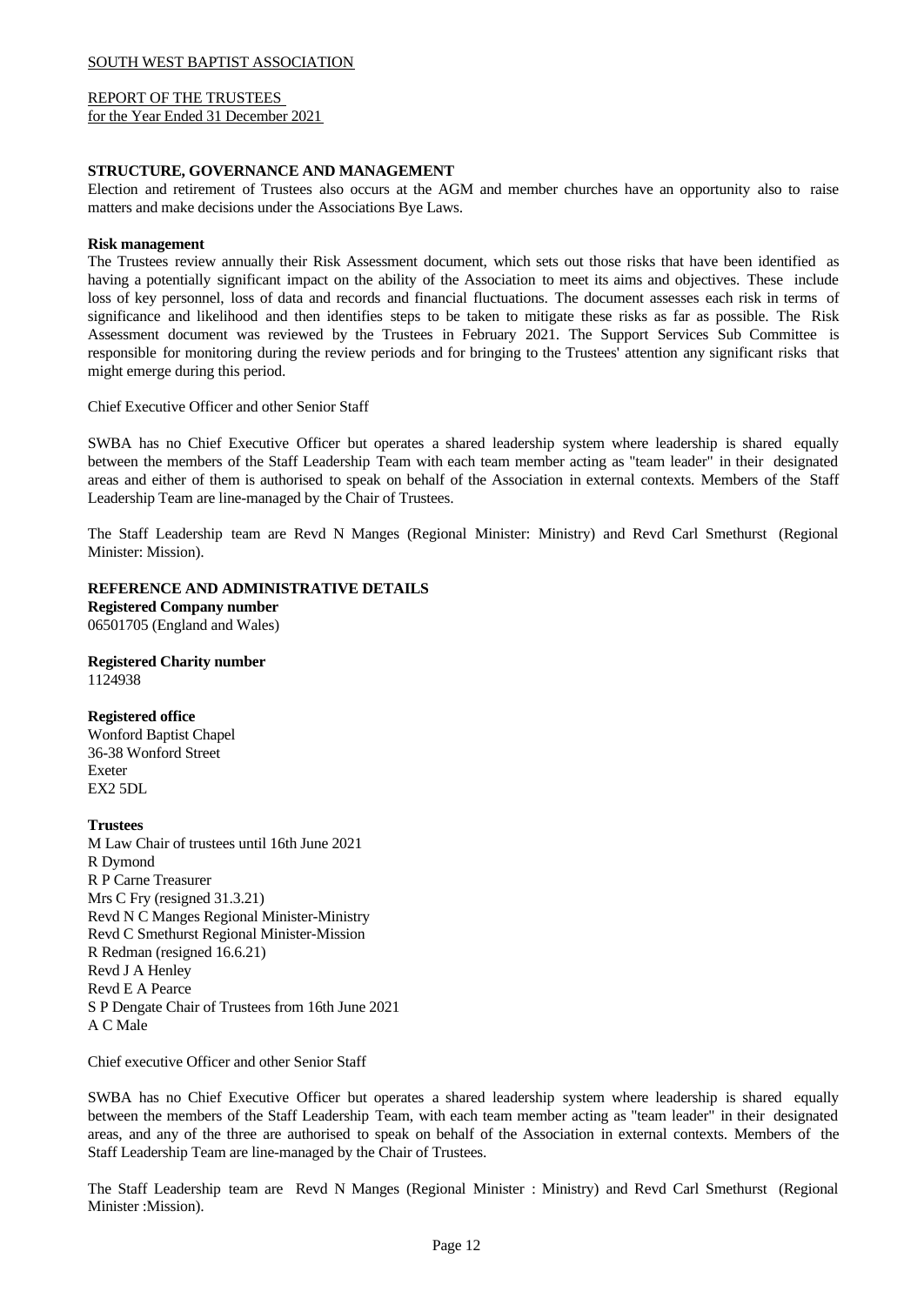REPORT OF THE TRUSTEES for the Year Ended 31 December 2021

# **REFERENCE AND ADMINISTRATIVE DETAILS**

**Independent Examiner** Ian Barrett FCA FCIE Barretts Chartered Accountants & Chartered Tax Advisers 22 Union Street Newton Abbot Devon TQ12 2JS

# **Solicitors**

Clarke Willmott, Blackbrook Gate Blackbrook Park Avenue Taunton TA1 2PG

# **Advisers**

Insurance- Fidelius Insurance Services, 1 Emperor Way, Exeter EX1 3QS

Investments-Irvine Financial services Ltd, Bridgewater House, The Square, Barnstaple EX32 8LS

Property- AMA Chartered Surveyors, Midtrees, The Green, Hambridge, Langport, Somerset TA10 0AT - Baptist union Corporation Ltd, Baptist House, PO Box 44, 129 Broadway, Didcot OX11 8RT

Bankers- CAF Bank, 25 Kings Hill Avenue, Kings Hill, West Malling, Kent ME19 4JQ

Approved by order of the board of trustees on 24 March 2022 and signed on its behalf by:

S P Dengate - Trustee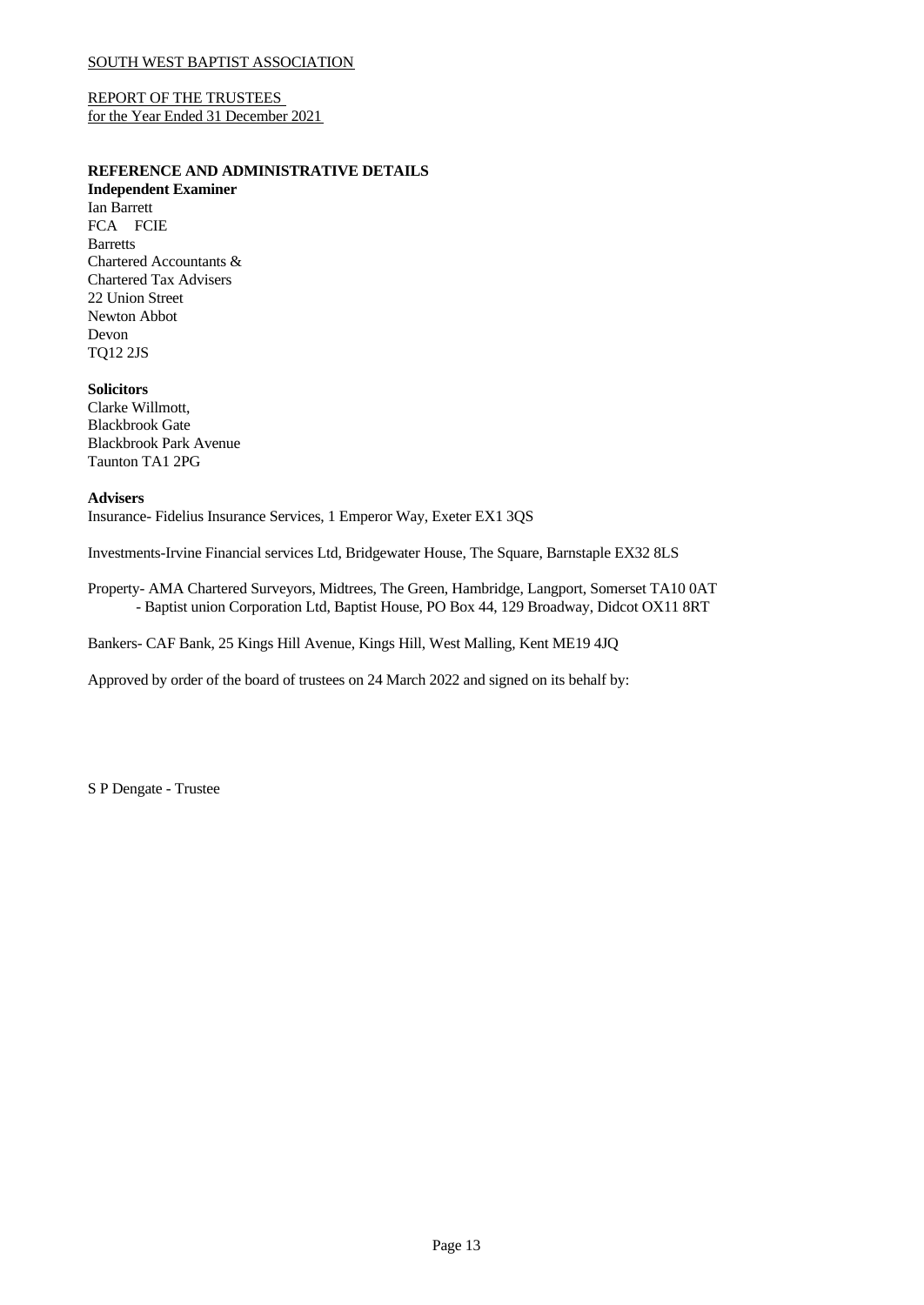# INDEPENDENT EXAMINER'S REPORT TO THE TRUSTEES OF SOUTH WEST BAPTIST ASSOCIATION

# **Independent examiner's report to the trustees of South West Baptist Association ('the Company')**

I report to the charity trustees on my examination of the accounts of the Company for the year ended 31 December 2021.

# **Responsibilities and basis of report**

As the charity's trustees of the Company (and also its directors for the purposes of company law) you are responsible for the preparation of the accounts in accordance with the requirements of the Companies Act 2006 ('the 2006 Act').

Having satisfied myself that the accounts of the Company are not required to be audited under Part 16 of the 2006 Act and are eligible for independent examination, I report in respect of my examination of your charity's accounts as carried out under section 145 of the Charities Act 2011 ('the 2011 Act'). In carrying out my examination I have followed the Directions given by the Charity Commission under section 145(5) (b) of the 2011 Act.

### **Independent examiner's statement**

Since your charity's gross income exceeded £250,000 your examiner must be a member of a listed body. I can confirm that I am qualified to undertake the examination because I am a registered member of FCA FCIE which is one of the listed bodies.

I have completed my examination. I confirm that no matters have come to my attention in connection with the examination giving me cause to believe:

- 1. accounting records were not kept in respect of the Company as required by section 386 of the 2006 Act; or
- 2. the accounts do not accord with those records; or
- 3. the accounts do not comply with the accounting requirements of section 396 ofthe 2006 Act other than any requirement that the accounts give a true and fair view which is not a matter considered as part of an independent examination; or
- 4. the accounts have not been prepared in accordance with the methods and principles of the Statement of Recommended Practice for accounting and reporting by charities (applicable to charities preparing their accounts in accordance with the Financial Reporting Standard applicable in the UK and Republic of Ireland (FRS 102)).

I have no concerns and have come across no other matters in connection with the examination to which attention should be drawn in this report in order to enable a proper understanding of the accounts to be reached.

Ian Barrett FCA FCIE Barretts Chartered Accountants & Chartered Tax Advisers 22 Union Street Newton Abbot Devon TQ12 2JS

30 May 2022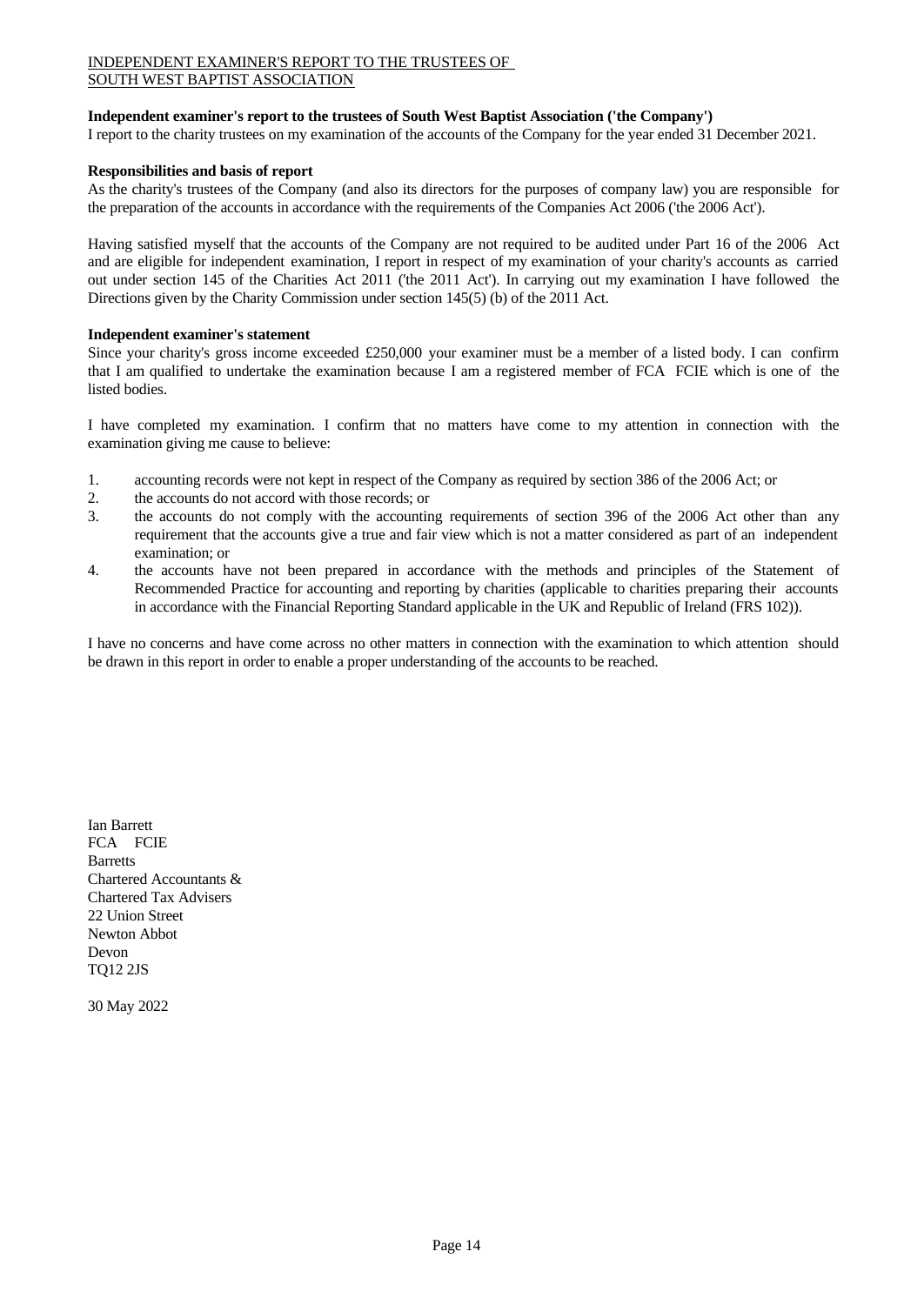# STATEMENT OF FINANCIAL ACTIVITIES (INCORPORATING AN INCOME AND EXPENDITURE ACCOUNT)

for the Year Ended 31 December 2021

|                                                                         |                |                 |            | 2021            | 2020             |
|-------------------------------------------------------------------------|----------------|-----------------|------------|-----------------|------------------|
|                                                                         |                | Unrestricted    | Restricted | <b>Total</b>    | Total            |
|                                                                         |                | funds           | funds      | funds           | funds            |
|                                                                         | <b>Notes</b>   | $\pounds$       | $\pounds$  | £               | $\pounds$        |
| <b>INCOME AND ENDOWMENTS FROM</b><br>Donations and legacies             |                | 229,252         | 395        | 229,647         | 173,309          |
| Investment income                                                       | $\overline{2}$ |                 |            |                 |                  |
| Other income                                                            |                | 19,139<br>5,385 |            | 19,139<br>5,385 | 18,891<br>23,924 |
|                                                                         |                |                 |            |                 |                  |
| <b>Total</b>                                                            |                | 253,776         | 395        | 254,171         | 216,124          |
| <b>EXPENDITURE ON</b>                                                   |                |                 |            |                 |                  |
| <b>Charitable activities</b>                                            |                |                 |            |                 |                  |
| Association activities                                                  |                |                 |            |                 |                  |
|                                                                         |                | 239,095         | 1,500      | 240,595         | 279,394          |
| Other                                                                   |                | 7,756           |            | 7,756           | 1,684            |
| <b>Total</b>                                                            |                | 246,851         | 1,500      | 248,351         | 281,078          |
| Net gains on investments                                                |                | 95,785          |            | 95,785          | 36,903           |
| NET INCOME/(EXPENDITURE)                                                |                | 102,710         | (1,105)    | 101,605         | (28,051)         |
|                                                                         |                |                 |            |                 |                  |
| Other recognised gains/(losses)<br>Gains on revaluation of fixed assets |                | 164,252         |            | 164,252         |                  |
| Net movement in funds                                                   |                | 266,962         | (1,105)    | 265,857         | (28,051)         |
| <b>RECONCILIATION OF FUNDS</b>                                          |                |                 |            |                 |                  |
| <b>Total funds brought forward</b>                                      |                | 2,204,502       | 135,427    | 2,339,929       | 2,367,980        |
| <b>TOTAL FUNDS CARRIED FORWARD</b>                                      |                | 2,471,464       | 134,322    | 2,605,786       | 2,339,929        |
|                                                                         |                |                 |            |                 |                  |

The notes form part of these financial statements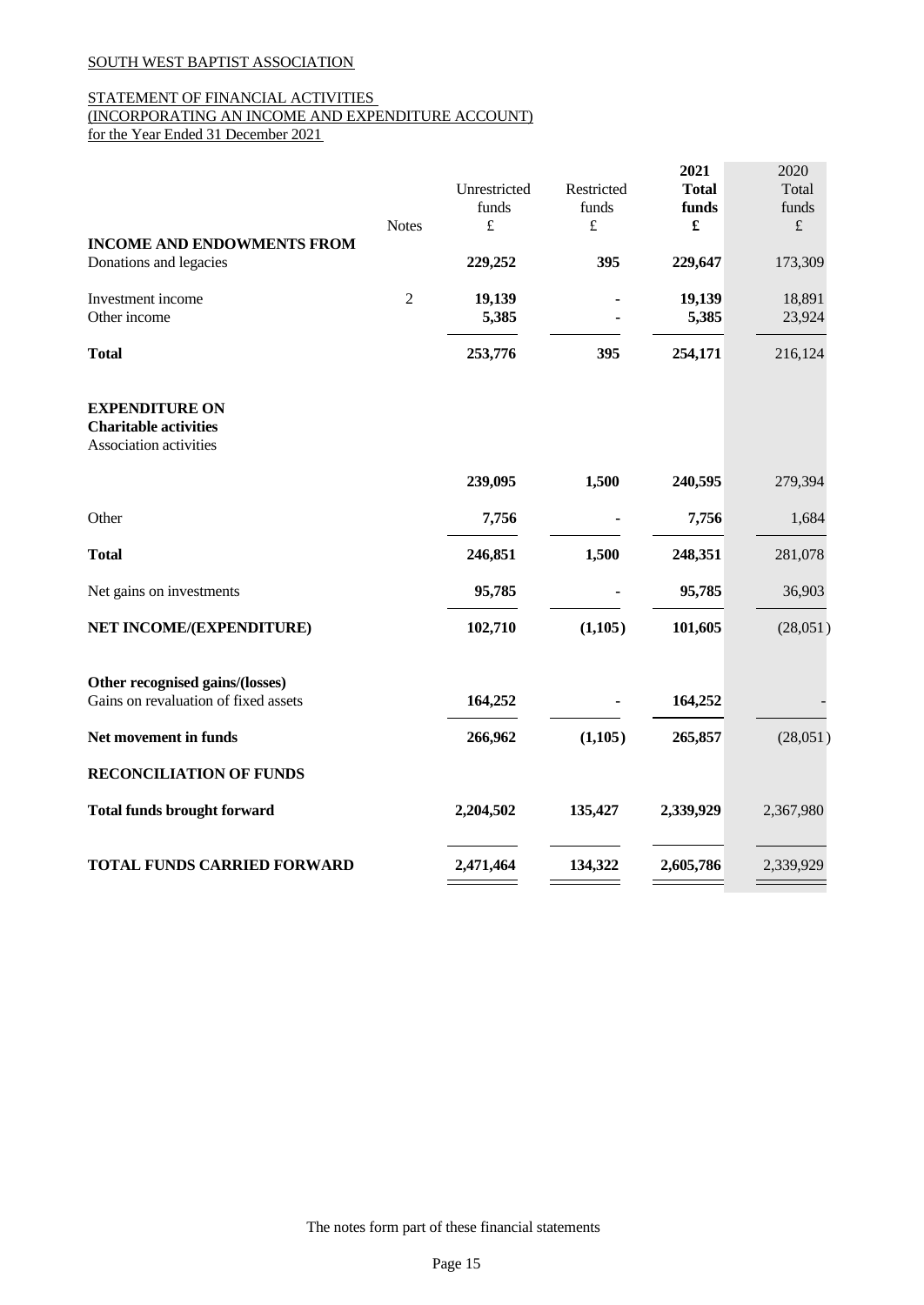# BALANCE SHEET

31 December 2021

|                                                 |              |              |            | 2021                 | 2020      |
|-------------------------------------------------|--------------|--------------|------------|----------------------|-----------|
|                                                 |              | Unrestricted | Restricted | <b>Total</b>         | Total     |
|                                                 |              | funds        | funds      | funds                | funds     |
|                                                 | <b>Notes</b> | $\pounds$    | $\pounds$  | $\pmb{\mathfrak{L}}$ | $\pounds$ |
| <b>FIXED ASSETS</b>                             |              |              |            |                      |           |
| Tangible assets                                 | $\,8\,$      | 1,135,281    | 131,049    | 1,266,330            | 1,109,835 |
| <b>Investments</b>                              |              |              |            |                      |           |
| Investments                                     | 9            | 722,617      |            | 722,617              | 681,939   |
| Investment property                             | 10           | 375,000      |            | 375,000              | 325,000   |
|                                                 |              |              |            |                      |           |
|                                                 |              | 2,232,898    | 131,049    | 2,363,947            | 2,116,774 |
| <b>CURRENT ASSETS</b>                           |              |              |            |                      |           |
| Debtors                                         | 11           | 252,930      |            | 252,930              | 239,397   |
| Cash at bank                                    |              | 62,831       | 3,273      | 66,104               | 87,967    |
|                                                 |              | 315,761      | 3,273      | 319,034              | 327,364   |
| <b>CREDITORS</b>                                |              |              |            |                      |           |
| Amounts falling due within one year             | 12           | (32, 314)    |            | (32, 314)            | (46,505)  |
|                                                 |              |              |            |                      |           |
| NET CURRENT ASSETS                              |              | 283,447      | 3,273      | 286,720              | 280,859   |
|                                                 |              |              |            |                      |           |
| TOTAL ASSETS LESS CURRENT<br><b>LIABILITIES</b> |              | 2,516,345    | 134,322    | 2,650,667            | 2,397,633 |
|                                                 |              |              |            |                      |           |
| <b>CREDITORS</b>                                |              |              |            |                      |           |
| Amounts falling due after more than one year    | 13           | (44, 881)    |            | (44, 881)            | (57,704)  |
|                                                 |              |              |            |                      |           |
| <b>NET ASSETS</b>                               |              | 2,471,464    | 134,322    | 2,605,786            | 2,339,929 |
| <b>FUNDS</b>                                    | 14           |              |            |                      |           |
| Unrestricted funds                              |              |              |            | 2,471,464            | 2,204,502 |
| Restricted funds                                |              |              |            | 134,322              | 135,427   |
|                                                 |              |              |            |                      |           |
| <b>TOTAL FUNDS</b>                              |              |              |            | 2,605,786            | 2,339,929 |
|                                                 |              |              |            |                      |           |

The charitable company is entitled to exemption from audit under Section 477 of the Companies Act 2006 for the year ended 31 December 2021.

The members have not required the company to obtain an audit of its financial statements for the year ended 31 December 2021 in accordance with Section 476 of the Companies Act 2006.

The trustees acknowledge their responsibilities for

- (a) ensuring that the charitable company keeps accounting records that comply with Sections 386 and 387 of the Companies Act 2006 and
- (b) preparing financial statements which give a true and fair view of the state of affairs of the charitable company as at the end of each financial year and of its surplus or deficit for each financial year in accordance with the requirements of Sections 394 and 395 and which otherwise comply with the requirements of the Companies Act 2006 relating to financial statements, so far as applicable to the charitable company.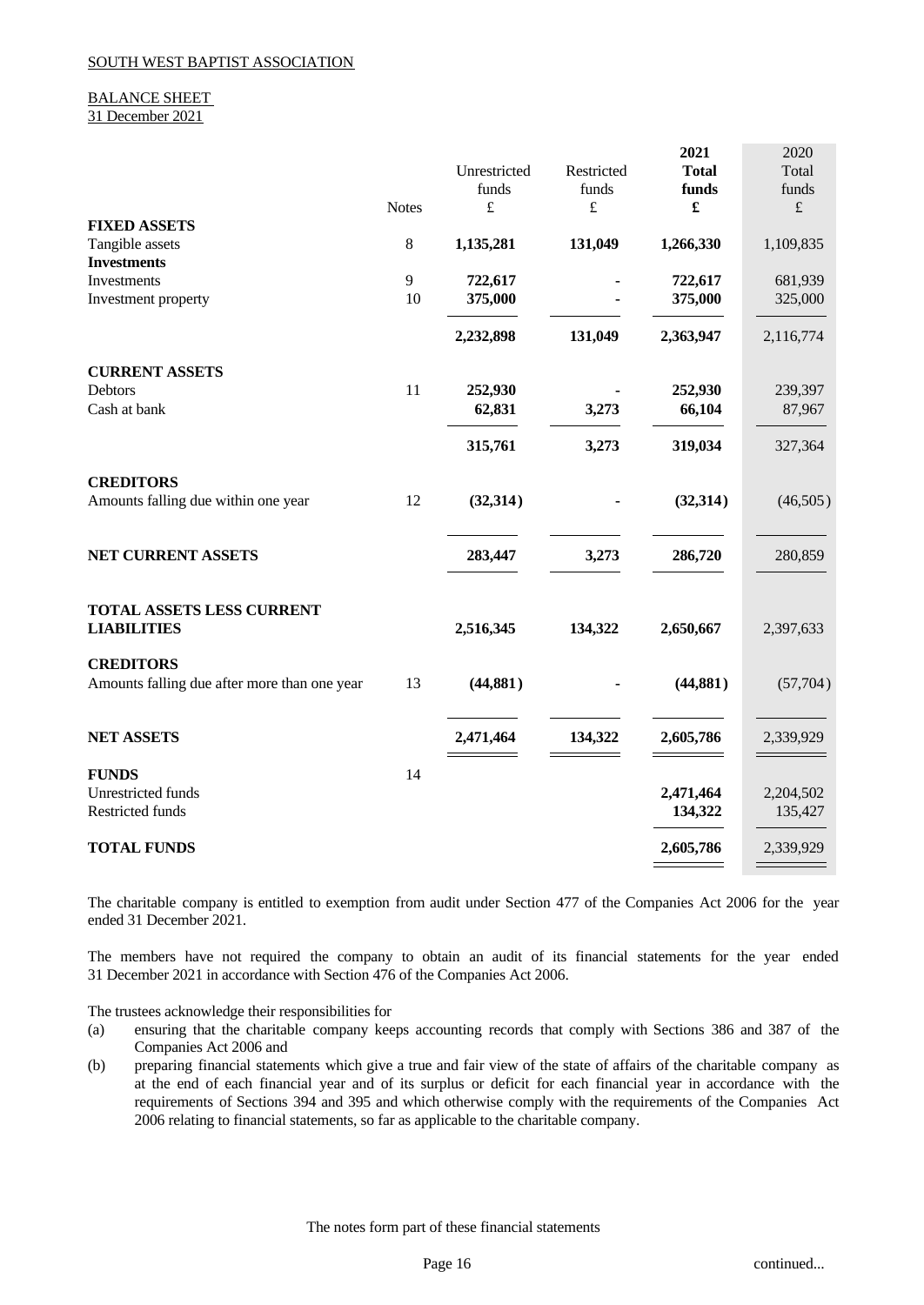### BALANCE SHEET - continued 31 December 2021

These financial statements have been prepared in accordance with the provisions applicable to charitable companies subject to the small companies regime.

The financial statements were approved by the Board of Trustees and authorised for issue on 24 March 2022 and were signed on its behalf by:

S P Dengate - Trustee

The notes form part of these financial statements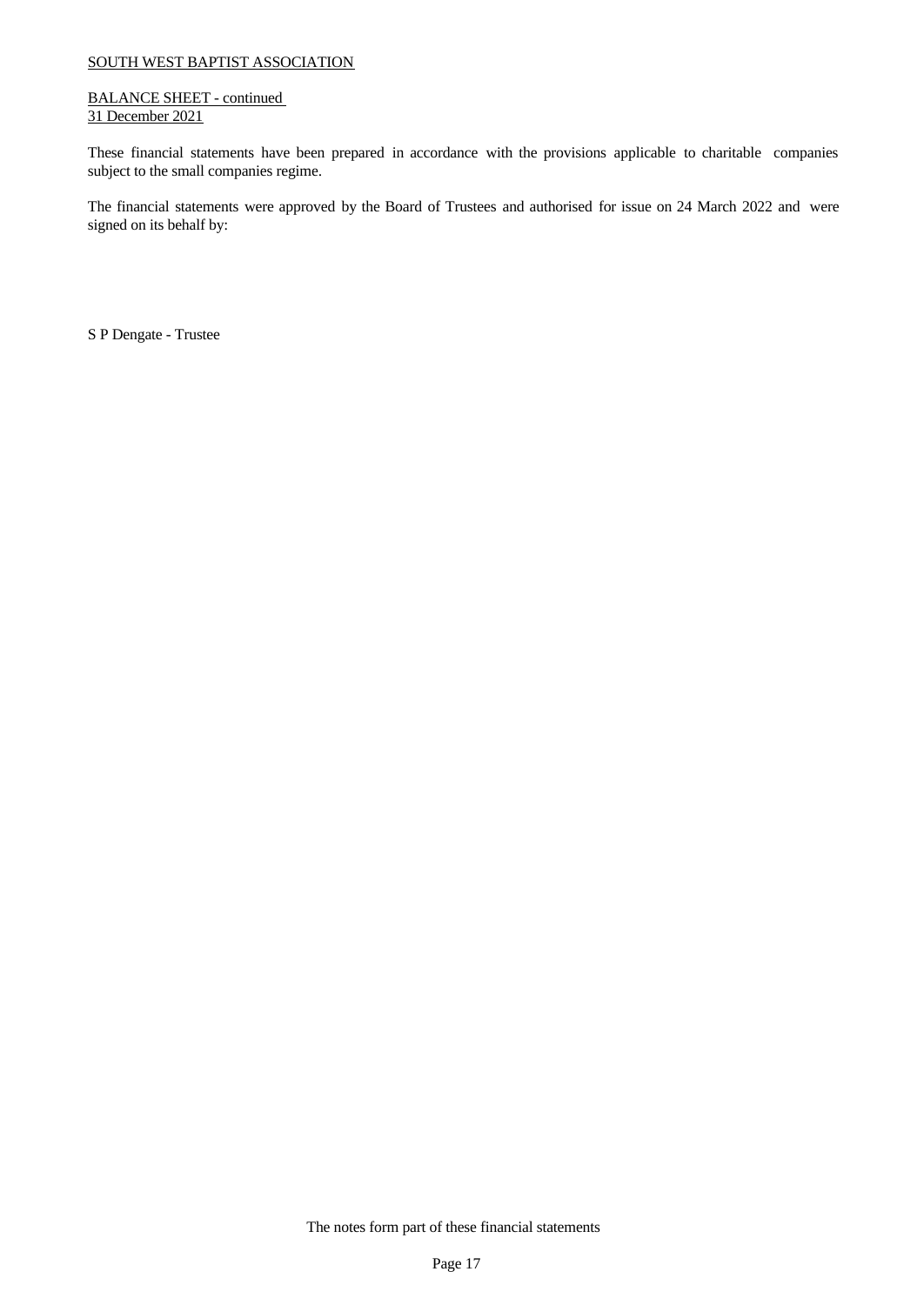# NOTES TO THE FINANCIAL STATEMENTS for the Year Ended 31 December 2021

# **1. ACCOUNTING POLICIES**

### **Basis of preparing the financial statements**

The financial statements of the charitable company, which is a public benefit entity under FRS 102, have been prepared in accordance with the Charities SORP (FRS 102) 'Accounting and Reporting by Charities: Statement of Recommended Practice applicable to charities preparing their accounts in accordance with the Financial Reporting Standard applicable in the UK and Republic of Ireland (FRS 102) (effective 1 January 2019)', Financial Reporting Standard 102 'The Financial Reporting Standard applicable in the UK and Republic of Ireland' and the Companies Act 2006. The financial statements have been prepared under the historical cost convention, with the exception of investments which are included at market value, as modified by the revaluation of certain assets.

### **Income**

All income is recognised in the Statement of Financial Activities once the charity has entitlement to the funds, it is probable that the income will be received and the amount can be measured reliably.

### **Expenditure**

Liabilities are recognised as expenditure as soon as there is a legal or constructive obligation committing the charity to that expenditure, it is probable that a transfer of economic benefits will be required in settlement and the amount of the obligation can be measured reliably. Expenditure is accounted for on an accruals basis and has been classified under headings that aggregate all cost related to the category. Where costs cannot be directly attributed to particular headings they have been allocated to activities on a basis consistent with the use of resources.

Grants offered subject to conditions which have not been met at the year end date are noted as a commitment but not accrued as expenditure.

### **Tangible fixed assets**

Depreciation is provided at the following annual rates in order to write off each asset over its estimated useful life.

| <b>Fixtures and fittings</b> | - 20% on reducing balance |
|------------------------------|---------------------------|
| Motor vehicles               | - 25% on reducing balance |

# **Investment property**

Investment property is shown at most recent valuation. Any aggregate surplus or deficit arising from changes in fair value is recognised in the Statement of Financial Activities.

### **Taxation**

The charity is exempt from corporation tax on its charitable activities.

### **Fund accounting**

Unrestricted funds can be used in accordance with the charitable objectives at the discretion of the trustees.

Restricted funds can only be used for particular restricted purposes within the objects of the charity. Restrictions arise when specified by the donor or when funds are raised for particular restricted purposes.

Further explanation of the nature and purpose of each fund is included in the notes to the financial statements.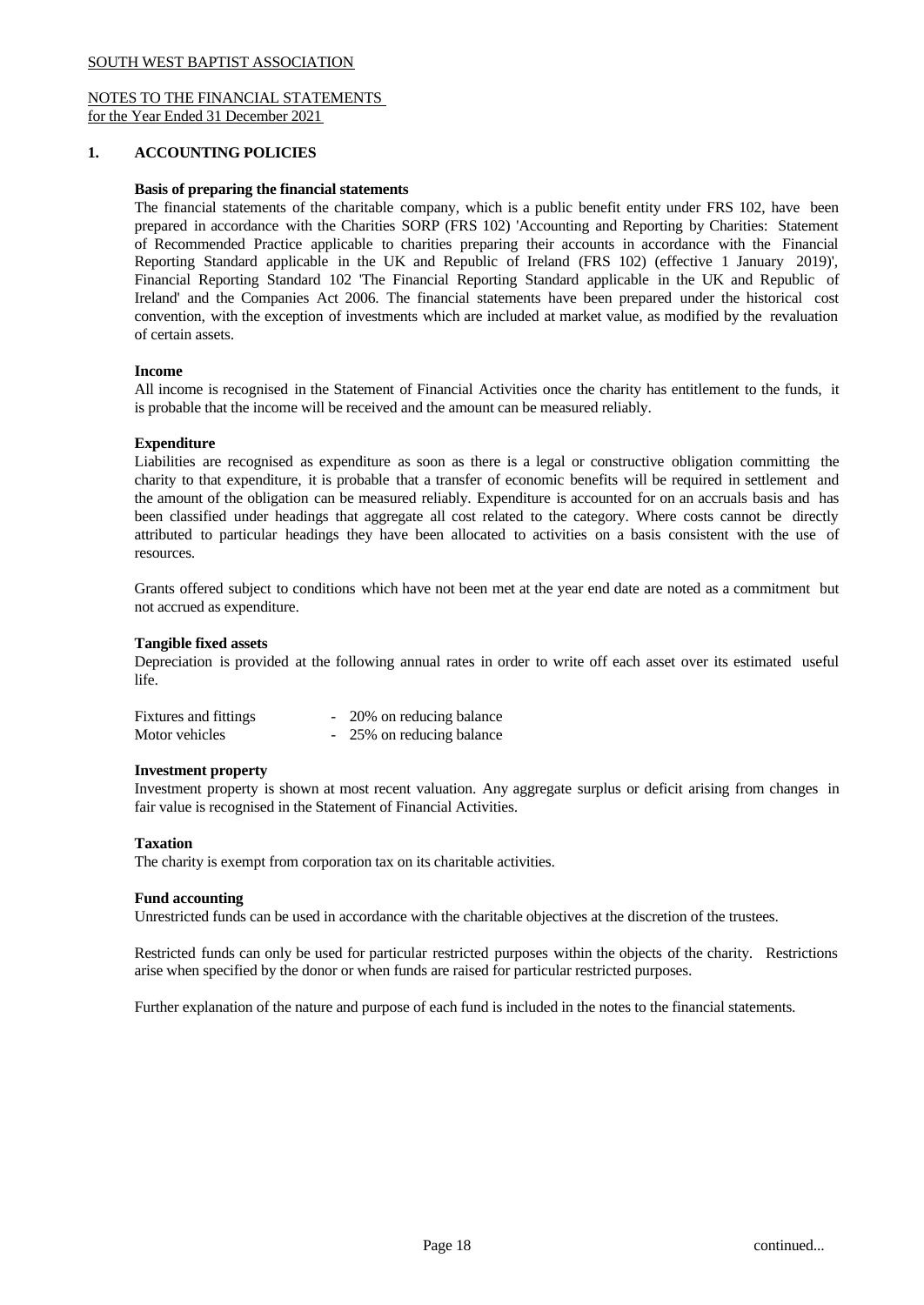# NOTES TO THE FINANCIAL STATEMENTS - continued for the Year Ended 31 December 2021

## **2. INVESTMENT INCOME**

|                        | 2021               | 2020                          |
|------------------------|--------------------|-------------------------------|
|                        | £                  | $\mathbf f$                   |
| Rents received         | 16,005             | 16,422                        |
| Interest and dividends | 1,770              | 1,105                         |
| Loan interest          | 1,364              | 1,364                         |
|                        |                    |                               |
|                        | $\frac{19,139}{2}$ | $\frac{18,891}{\frac{1}{20}}$ |
|                        |                    |                               |
|                        |                    |                               |

# **3. GRANTS PAYABLE**

| Association activities | 2021<br>£               | 2020<br>$\epsilon$<br>t |  |
|------------------------|-------------------------|-------------------------|--|
|                        | 80,263<br>$\sim$ $\sim$ | 79,982                  |  |

All grants were payable to institutions this year and in 2020.

# **4. NET INCOME/(EXPENDITURE)**

Net income/(expenditure) is stated after charging/(crediting):

|                                     | 2021                     | 2020     |  |
|-------------------------------------|--------------------------|----------|--|
|                                     |                          | ىمە      |  |
| Depreciation - owned assets         | 7,757                    | 4,561    |  |
| Surplus on disposal of fixed assets | $\overline{\phantom{a}}$ | (2, 878) |  |
|                                     |                          | $=$ $-$  |  |

# **5. TRUSTEES' REMUNERATION AND BENEFITS**

Salaries, social security costs, and pension costs have been paid in respect of the following trustees:

|                                                                                                                                                                                                                                                                                                  | 2021   | 2020   |
|--------------------------------------------------------------------------------------------------------------------------------------------------------------------------------------------------------------------------------------------------------------------------------------------------|--------|--------|
| Christine Fry                                                                                                                                                                                                                                                                                    | 8,920  | 38,127 |
| <b>Nigel Manges</b>                                                                                                                                                                                                                                                                              | 37,025 | 35,484 |
| Carl Smethurst                                                                                                                                                                                                                                                                                   | 37,025 | 34,514 |
|                                                                                                                                                                                                                                                                                                  |        |        |
| $\mathbf{r}$ and $\mathbf{r}$ and $\mathbf{r}$ and $\mathbf{r}$ and $\mathbf{r}$ and $\mathbf{r}$ and $\mathbf{r}$ and $\mathbf{r}$ and $\mathbf{r}$ and $\mathbf{r}$ and $\mathbf{r}$ and $\mathbf{r}$ and $\mathbf{r}$ and $\mathbf{r}$ and $\mathbf{r}$ and $\mathbf{r}$ and $\mathbf{r}$ and |        |        |

Included in these figures are pension costs of:

|                     | 2021  | 2020  |
|---------------------|-------|-------|
| Christine Fry       | 862   | 3,157 |
| <b>Nigel Manges</b> | 3,540 | 3,505 |
| Carl Smethurst      | 3,540 | 3,505 |
|                     |       |       |

Accommodation costs of £5,216 were paid for Nigel Manges and £15,394 for Carl Smethurst (2020: 3,353 and 3,701 respectively). The presentation of the comparative figures has been revised to correspond with the 2021 format for consistency. The increase in costs in 2021 related to property maintenance expenditure.

The above sums are payable in the course of the trustees' employment as senior staff of the charity and not by virtue of their role as trustees. The Memorandum and Articles of Association provides legal authority for the payment to these trustees.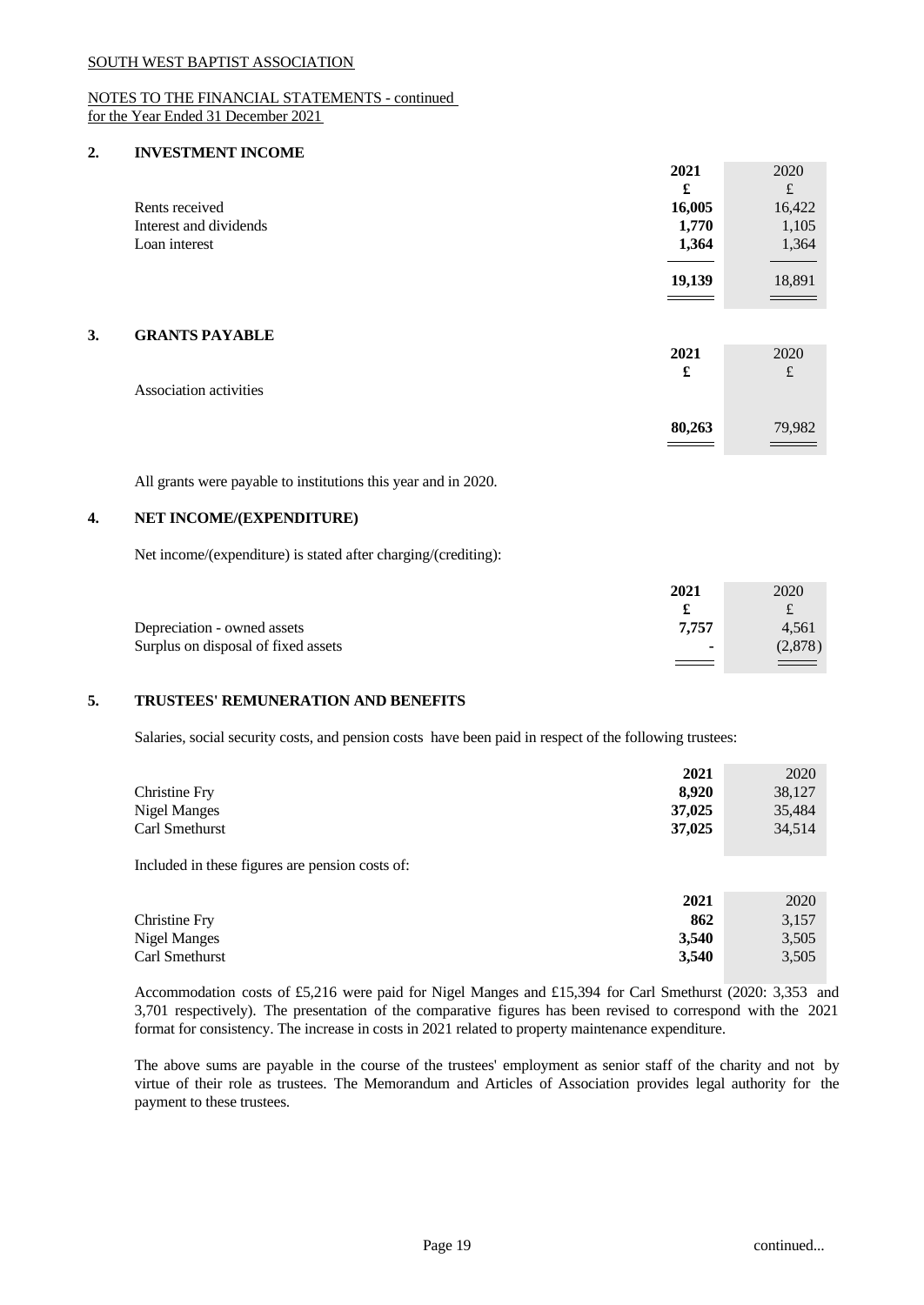# NOTES TO THE FINANCIAL STATEMENTS - continued for the Year Ended 31 December 2021

# **5. TRUSTEES' REMUNERATION AND BENEFITS - continued**

# **Trustees' expenses**

Reimbursed travel, subsistence and car running expenses have been paid to Christine Fry, Nigel Manges and Carl Smethurst totalling £9,722. In 2020 a total of £9,537 was paid to employed trustees.

During the year the charity has reimbursed travel, telephone and other expenses totalling  $£583$  to three other trustees (2020: £385 to three other trustees).

### **6. STAFF COSTS**

The average monthly number of employees during the year was as follows:

|                | 2021                       | 2020                 |  |
|----------------|----------------------------|----------------------|--|
| Pastoral       | $\overline{2}$             | $\sim$<br>J          |  |
| Administration |                            |                      |  |
|                |                            |                      |  |
|                | $\mathbf{\mathbf{a}}$<br>ູ | 4                    |  |
|                |                            | $\sim$ $\sim$ $\sim$ |  |

No employees received emoluments in excess of £60,000.

# **7. COMPARATIVES FOR THE STATEMENT OF FINANCIAL ACTIVITIES**

|                                                                                 | Unrestricted<br>funds<br>$\pounds$ | Restricted<br>funds<br>$\pounds$ | Total<br>funds<br>$\pounds$ |
|---------------------------------------------------------------------------------|------------------------------------|----------------------------------|-----------------------------|
| <b>INCOME AND ENDOWMENTS FROM</b><br>Donations and legacies                     | 172,084                            | 1,225                            | 173,309                     |
| Investment income<br>Other income                                               | 18,891<br>23,924                   |                                  | 18,891<br>23,924            |
| <b>Total</b>                                                                    | 214,899                            | 1,225                            | 216,124                     |
| <b>EXPENDITURE ON</b><br><b>Charitable activities</b><br>Association activities |                                    |                                  |                             |
|                                                                                 | 279,394                            |                                  | 279,394                     |
| Other                                                                           | 1,684                              |                                  | 1,684                       |
| <b>Total</b>                                                                    | 281,078                            |                                  | 281,078                     |
| Net gains on investments                                                        | 36,903                             |                                  | 36,903                      |
| NET INCOME/(EXPENDITURE)                                                        | (29,276)                           | 1,225                            | (28,051)                    |
| <b>Transfers between funds</b>                                                  | (36)                               | 36                               |                             |
| Net movement in funds                                                           | (29,312)                           | 1,261                            | (28,051)                    |
| <b>RECONCILIATION OF FUNDS</b>                                                  |                                    |                                  |                             |
| <b>Total funds brought forward</b>                                              | 2,233,814                          | 134,166                          | 2,367,980                   |
|                                                                                 |                                    |                                  |                             |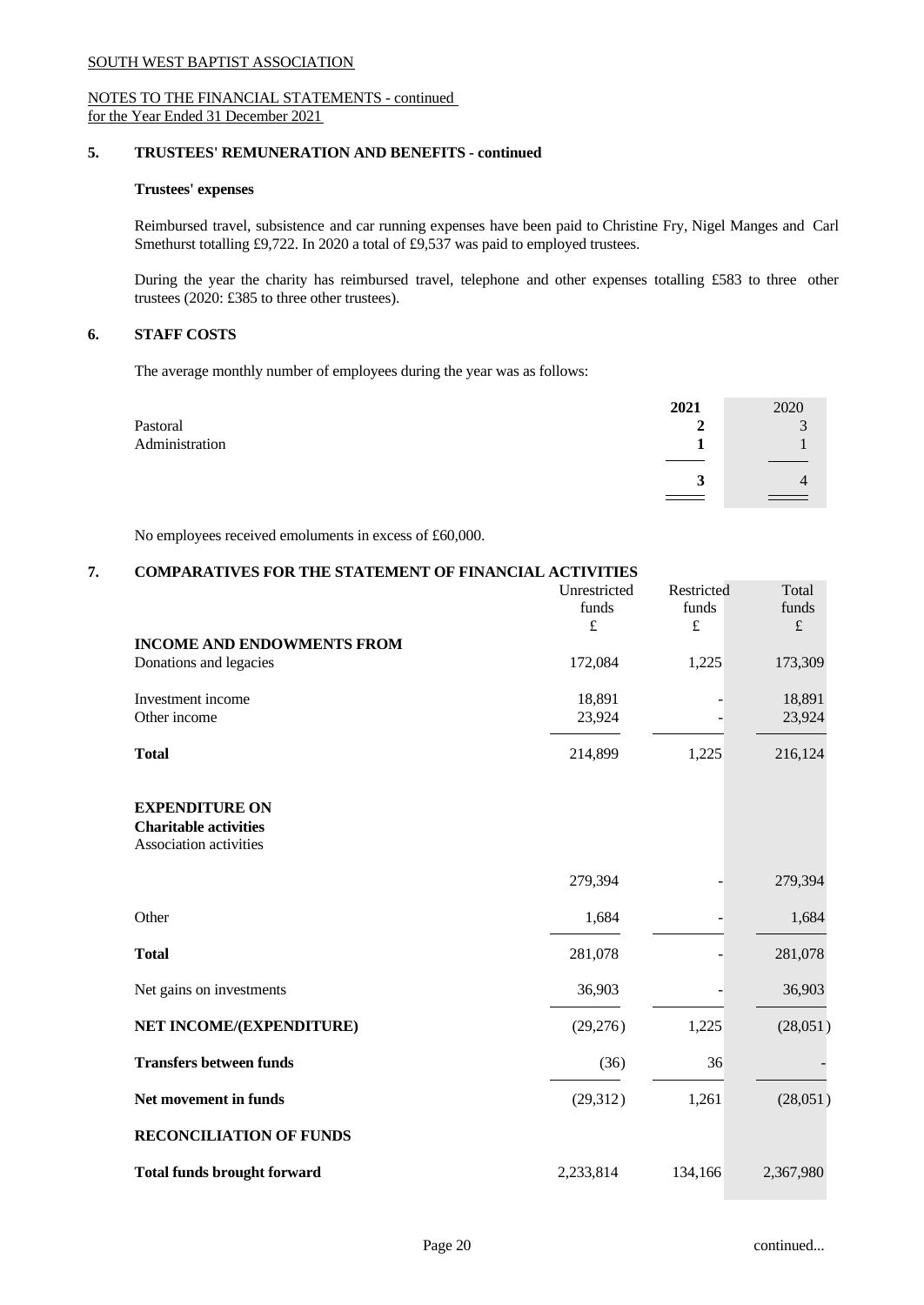# NOTES TO THE FINANCIAL STATEMENTS - continued for the Year Ended 31 December 2021

# **7. COMPARATIVES FOR THE STATEMENT OF FINANCIAL ACTIVITIES - continued**

|    |                                    |               | Unrestricted<br>funds<br>$\pounds$ | Restricted<br>funds<br>£ | Total<br>funds<br>$\pounds$ |
|----|------------------------------------|---------------|------------------------------------|--------------------------|-----------------------------|
|    | <b>TOTAL FUNDS CARRIED FORWARD</b> |               | 2,204,502                          | 135,427                  | 2,339,929                   |
| 8. | <b>TANGIBLE FIXED ASSETS</b>       |               |                                    |                          |                             |
|    |                                    |               | Fixtures                           |                          |                             |
|    |                                    | Freehold      | and<br>fittings                    | Motor<br>vehicles        | <b>Totals</b>               |
|    |                                    | property<br>£ | £                                  | $\pounds$                | £                           |
|    | <b>COST OR VALUATION</b>           |               |                                    |                          |                             |
|    | At 1 January 2021                  | 1,075,748     | 21,119                             | 22,300                   | 1,119,167                   |
|    | Revaluations                       | 164,252       |                                    |                          | 164,252                     |
|    | At 31 December 2021                | 1,240,000     | 21,119                             | 22,300                   | 1,283,419                   |
|    | <b>DEPRECIATION</b>                |               |                                    |                          |                             |
|    | At 1 January 2021                  |               | 5,817                              | 3,515                    | 9,332                       |
|    | Charge for year                    |               | 3,060                              | 4,697                    | 7,757                       |
|    | At 31 December 2021                |               | 8,877                              | 8,212                    | 17,089                      |
|    | <b>NET BOOK VALUE</b>              |               |                                    |                          |                             |
|    | At 31 December 2021                | 1,240,000     | 12,242                             | 14,088                   | 1,266,330                   |
|    | At 31 December 2020                | 1,075,748     | 15,302                             | 18,785                   | 1,109,835                   |
|    |                                    |               |                                    |                          |                             |

Cost or valuation at 31 December 2021 is represented by:

|                           |                             | <b>Fixtures</b>      |                               |                     |
|---------------------------|-----------------------------|----------------------|-------------------------------|---------------------|
|                           | Freehold<br>property<br>£   | and<br>fittings<br>£ | <b>Motor</b><br>vehicles<br>£ | <b>Totals</b><br>£  |
| Valuation in 2021<br>Cost | 1,240,000<br>$\blacksquare$ | ۰<br>21,119          | ۰<br>22,300                   | 1,240,000<br>43,419 |
|                           | 1,240,000                   | 21,119               | 22,300                        | 1,283,419           |
|                           |                             |                      |                               |                     |

The Freehold properties were professionally valued in February 2022 and this valuation has been used as the fair value at 31st December 2021.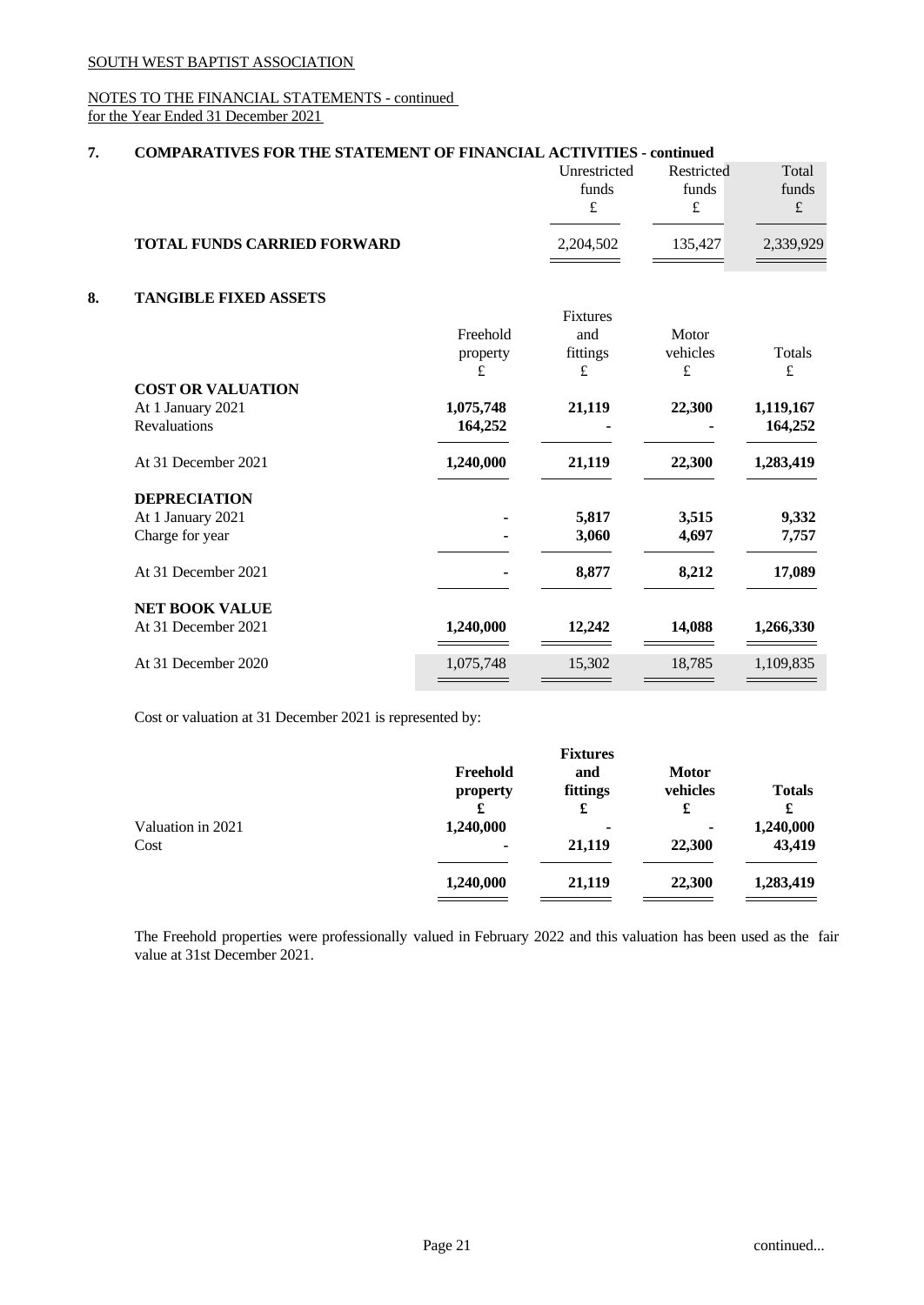# NOTES TO THE FINANCIAL STATEMENTS - continued for the Year Ended 31 December 2021

# **9. FIXED ASSET INVESTMENTS**

| 2021                     | 2020        |
|--------------------------|-------------|
| £                        | $\mathbf f$ |
| 717,907<br><b>Shares</b> | 677,229     |
| Other<br>4,710           | 4,710       |
|                          |             |
| 722,617                  | 681,939     |
|                          |             |

Additional information as follows:

|                       | Listed      |
|-----------------------|-------------|
|                       | investments |
|                       | £           |
| <b>MARKET VALUE</b>   |             |
| At 1 January 2021     | 677,229     |
| Additions             |             |
| Revaluations          | 40,677      |
| At 31 December 2021   | 717,907     |
| <b>NET BOOK VALUE</b> |             |
| At 31 December 2021   | 717,907     |
|                       |             |
| At 31 December 2020   | 677,229     |
|                       |             |

There were no investment assets outside the UK.

Cost or valuation at 31 December 2021 is represented by:

|                   | <b>Listed</b> |
|-------------------|---------------|
|                   | investments   |
|                   | £             |
| Valuation in 2021 | 717,907       |
|                   |               |

Investments (neither listed nor unlisted) were as follows:

|                                       | 2021    | 2020        |  |
|---------------------------------------|---------|-------------|--|
|                                       |         | ساه         |  |
| At 1st January and 31st December 2020 | 4.710   | 4,710       |  |
|                                       | _______ | <u> — v</u> |  |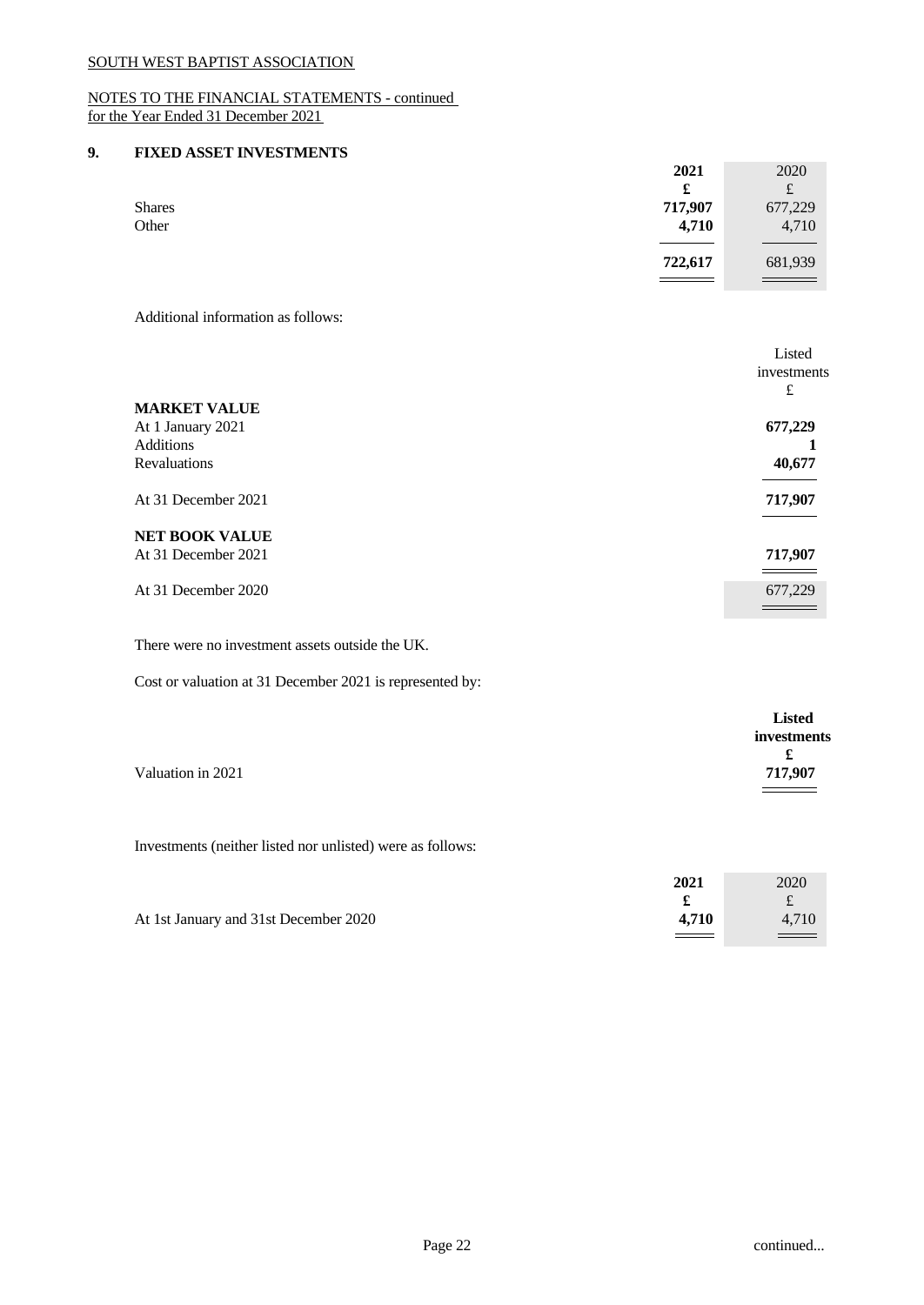# NOTES TO THE FINANCIAL STATEMENTS - continued for the Year Ended 31 December 2021

### **10. INVESTMENT PROPERTY**

|                                                   |                      | £                               |
|---------------------------------------------------|----------------------|---------------------------------|
| <b>FAIR VALUE</b>                                 |                      |                                 |
| At 1 January 2021                                 |                      | 325,000                         |
| Revaluation                                       |                      | 50,000                          |
| At 31 December 2021                               |                      | 375,000                         |
| <b>NET BOOK VALUE</b>                             |                      |                                 |
| At 31 December 2021                               |                      | 375,000                         |
| At 31 December 2020                               |                      | 325,000                         |
| Fair value at 31 December 2021 is represented by: |                      |                                 |
| Valuation in 2021                                 |                      | $\pmb{\mathfrak{L}}$<br>375,000 |
| DEBTORS: AMOUNTS FALLING DUE WITHIN ONE YEAR      |                      |                                 |
|                                                   | 2021                 | 2020                            |
|                                                   | $\pmb{\mathfrak{L}}$ | $\pounds$                       |
| Memorial Loan Fund-Loans to churches              | 122,745              | 107,278                         |
| Loan to member church                             | 118,183              | 131,819                         |
| Other debtors                                     | 12,002               | 300                             |
|                                                   | 252,930              | 239,397                         |
|                                                   |                      |                                 |

The Memorial Loan Fund is for concessionary loans and include amounts due aftermore than one year totalling £108,478 (2020: £94,162).

The loan to a member church relates to a property purchase and includes amounts due after more than year totalling £100,455 (2020: £115,455).

# **12. CREDITORS: AMOUNTS FALLING DUE WITHIN ONE YEAR**

|                              | 2021   | 2020    |
|------------------------------|--------|---------|
|                              | £      | f.<br>s |
| Other creditors              | 29,974 | 16,505  |
| Accruals and deferred income | 2,340  | 30,000  |
|                              |        |         |
|                              | 32,314 | 46,505  |
|                              |        |         |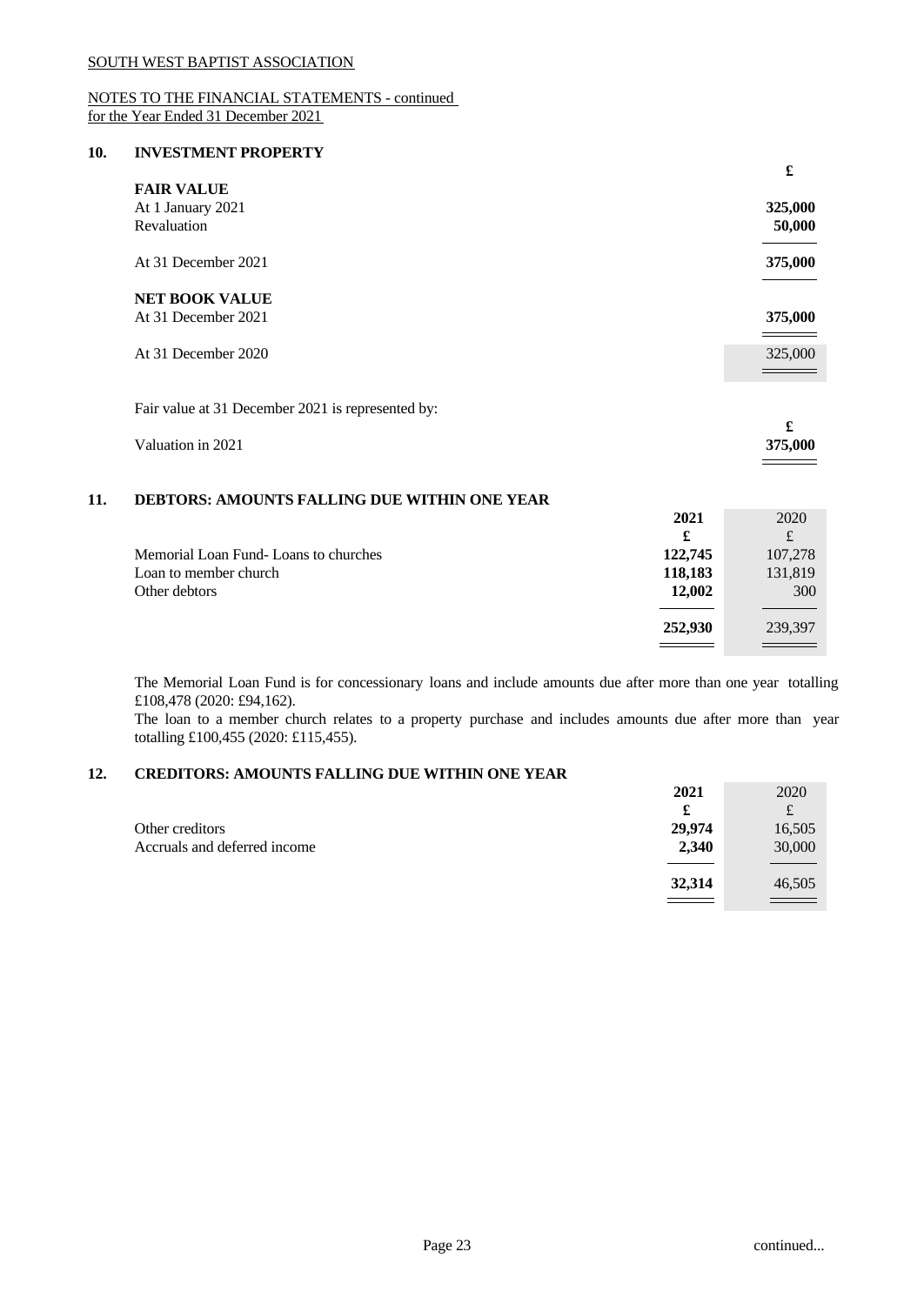# NOTES TO THE FINANCIAL STATEMENTS - continued for the Year Ended 31 December 2021

# **13. CREDITORS: AMOUNTS FALLING DUE AFTER MORE THAN ONE YEAR**

|                 | 2021                     | 2020               |
|-----------------|--------------------------|--------------------|
|                 |                          | $\Omega$<br>$\sim$ |
| Other creditors | 44,881                   | 57,704             |
|                 | $\overline{\phantom{a}}$ |                    |

# **14. MOVEMENT IN FUNDS**

| At<br>movement<br>in funds<br>At 1.1.21<br>£<br>£<br>£<br><b>Unrestricted funds</b><br>266,962<br>General fund<br>1,239,803<br>Tangible Fixed Asset Fund<br>709,699<br><b>Mission Property Fund</b><br>235,000<br>Pension Reserve<br>20,000<br>$\blacksquare$<br>2,204,502<br>266,962<br><b>Restricted funds</b><br>131,049<br>Capital Project Fund (Sherborne)<br>٠<br><b>Stronger Together</b><br>4,378<br>(1,105)<br>135,427<br>(1,105)<br><b>TOTAL FUNDS</b><br>2,339,929<br>265,857<br>2,605,786 |  | Net |           |
|-------------------------------------------------------------------------------------------------------------------------------------------------------------------------------------------------------------------------------------------------------------------------------------------------------------------------------------------------------------------------------------------------------------------------------------------------------------------------------------------------------|--|-----|-----------|
|                                                                                                                                                                                                                                                                                                                                                                                                                                                                                                       |  |     |           |
|                                                                                                                                                                                                                                                                                                                                                                                                                                                                                                       |  |     | 31.12.21  |
|                                                                                                                                                                                                                                                                                                                                                                                                                                                                                                       |  |     |           |
|                                                                                                                                                                                                                                                                                                                                                                                                                                                                                                       |  |     |           |
|                                                                                                                                                                                                                                                                                                                                                                                                                                                                                                       |  |     | 1,506,765 |
|                                                                                                                                                                                                                                                                                                                                                                                                                                                                                                       |  |     | 709,699   |
|                                                                                                                                                                                                                                                                                                                                                                                                                                                                                                       |  |     | 235,000   |
|                                                                                                                                                                                                                                                                                                                                                                                                                                                                                                       |  |     | 20,000    |
|                                                                                                                                                                                                                                                                                                                                                                                                                                                                                                       |  |     | 2,471,464 |
|                                                                                                                                                                                                                                                                                                                                                                                                                                                                                                       |  |     |           |
|                                                                                                                                                                                                                                                                                                                                                                                                                                                                                                       |  |     | 131,049   |
|                                                                                                                                                                                                                                                                                                                                                                                                                                                                                                       |  |     | 3,273     |
|                                                                                                                                                                                                                                                                                                                                                                                                                                                                                                       |  |     | 134,322   |
|                                                                                                                                                                                                                                                                                                                                                                                                                                                                                                       |  |     |           |
|                                                                                                                                                                                                                                                                                                                                                                                                                                                                                                       |  |     |           |

Net movement in funds, included in the above are as follows:

|                                                     | Incoming<br>resources<br>£        | Resources<br>expended<br>£ | Gains and<br>losses<br>£ | Movement<br>in funds<br>£ |  |
|-----------------------------------------------------|-----------------------------------|----------------------------|--------------------------|---------------------------|--|
| <b>Unrestricted funds</b>                           |                                   |                            |                          |                           |  |
| General fund                                        | 253,776                           | (246, 851)                 | 260,037                  | 266,962                   |  |
| <b>Restricted funds</b><br><b>Stronger Together</b> |                                   |                            |                          |                           |  |
|                                                     | 395                               | (1,500)                    | $\blacksquare$           | (1,105)                   |  |
|                                                     |                                   |                            |                          |                           |  |
| <b>TOTAL FUNDS</b>                                  | 254,171                           | (248, 351)                 | 260,037                  | 265,857                   |  |
|                                                     | and the control of the control of |                            |                          |                           |  |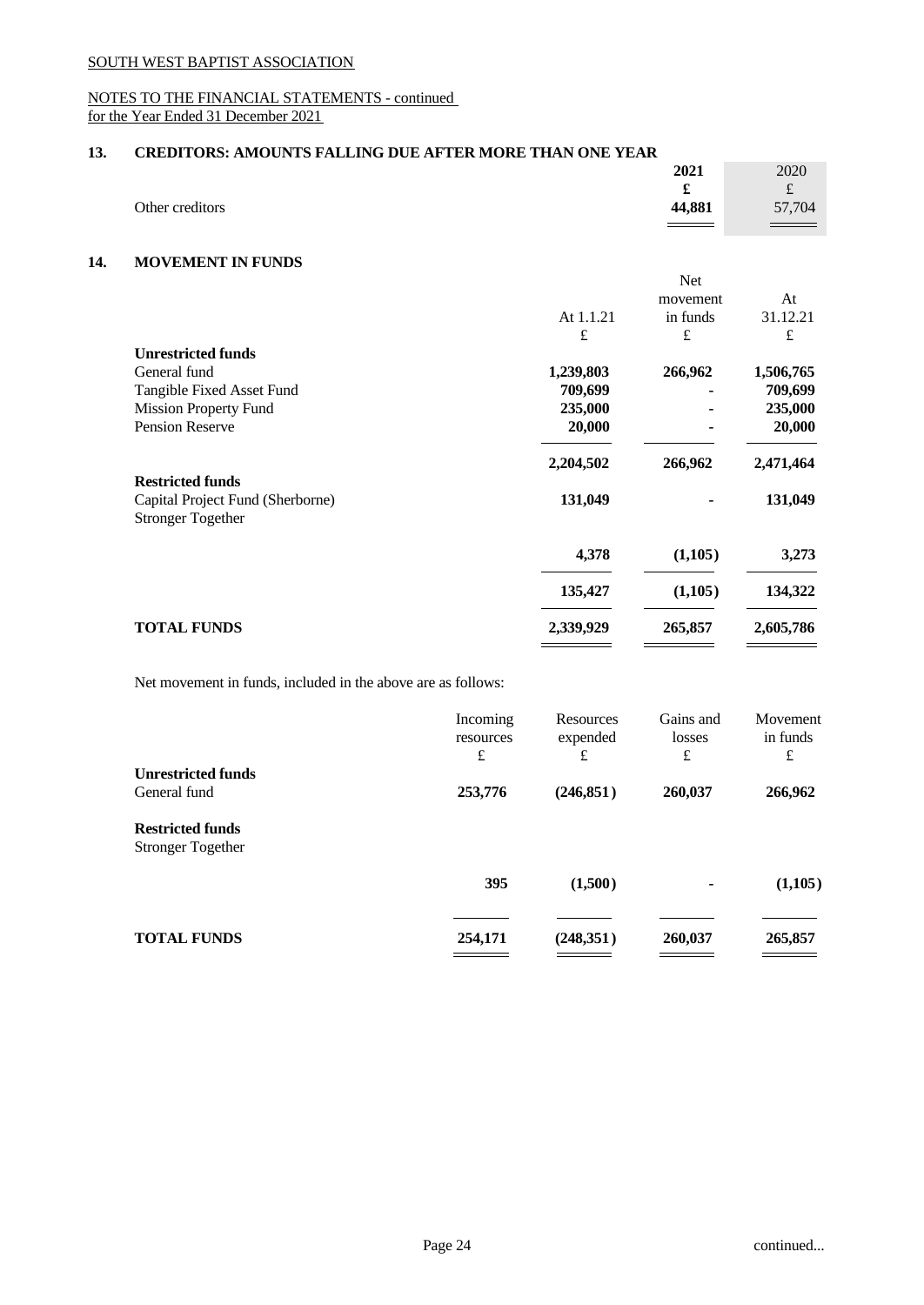### NOTES TO THE FINANCIAL STATEMENTS - continued for the Year Ended 31 December 2021

### **14. MOVEMENT IN FUNDS - continued**

### **Comparatives for movement in funds**

|                                                              | At 1.1.20<br>£ | Net<br>movement<br>in funds<br>£ | Transfers<br>between<br>funds<br>£ | At<br>31.12.20<br>£ |
|--------------------------------------------------------------|----------------|----------------------------------|------------------------------------|---------------------|
| <b>Unrestricted funds</b>                                    |                |                                  |                                    |                     |
| General fund                                                 | 1,574,863      | (9,276)                          | (325, 784)                         | 1,239,803           |
| Tangible Fixed Asset Fund                                    | 383,951        |                                  | 325,748                            | 709,699             |
| <b>Mission Property Fund</b>                                 | 235,000        |                                  |                                    | 235,000             |
| <b>Pension Reserve</b>                                       | 40,000         | (20,000)                         |                                    | 20,000              |
|                                                              | 2,233,814      | (29,276)                         | (36)                               | 2,204,502           |
| <b>Restricted funds</b>                                      |                |                                  |                                    |                     |
| Capital Project Fund (Sherborne)<br><b>Stronger Together</b> | 131,049        |                                  |                                    | 131,049             |
|                                                              | 3,117          | 1,225                            | 36                                 | 4,378               |
|                                                              | 134,166        | 1,225                            | 36                                 | 135,427             |
| <b>TOTAL FUNDS</b>                                           | 2,367,980      | (28,051)                         | $\overline{\phantom{a}}$           | 2,339,929           |
|                                                              |                |                                  |                                    |                     |

Comparative net movement in funds, included in the above are as follows:

|                                                     | Incoming<br>resources<br>£ | Resources<br>expended<br>£ | Gains and<br>losses<br>£ | Movement<br>in funds<br>£ |
|-----------------------------------------------------|----------------------------|----------------------------|--------------------------|---------------------------|
| <b>Unrestricted funds</b>                           |                            |                            |                          |                           |
| General fund                                        | 214,899                    | (261,078)                  | 36,903                   | (9,276)                   |
| <b>Pension Reserve</b>                              |                            | (20,000)                   |                          | (20,000)                  |
|                                                     | 214,899                    | (281,078)                  | 36,903                   | (29,276)                  |
| <b>Restricted funds</b><br><b>Stronger Together</b> |                            |                            |                          |                           |
|                                                     | 1,225                      |                            |                          | 1,225                     |
|                                                     |                            |                            |                          |                           |
| <b>TOTAL FUNDS</b>                                  | 216,124                    | (281,078)                  | 36,903                   | (28,051)                  |
|                                                     |                            |                            |                          |                           |

### Tangible Fixed Asset Fund

This represents the value of the Association's funds that are held in the form of tangible fixed assets directly for the purpose of purchasing these fixed assets. They are held specifically to further the day by day activity of the Association and represent the charity office and two properties occupied by regional ministers and are expected to be held on a long term basis.As such they are therefore not freely available to spend. Within this fund is a revaluation reserve representing the difference between the historic cost and the revalued amount.

### Mission Property Fund

This represents the value of the Association's funds that are held in the form of property fixed assets directly for the purpose of purchasing these fixed assets. They are held specifically to further the mission work of the Association by providing property for a minister to occupy or a building from which a church can develop its ministry. Although individual properties may be bought and sold from time to time, to better reflect changing aspirations, in general terms these funds are not freely available to spend. Within this fund is a revaluation reserve representing the difference between the historic cost and the revalued amount.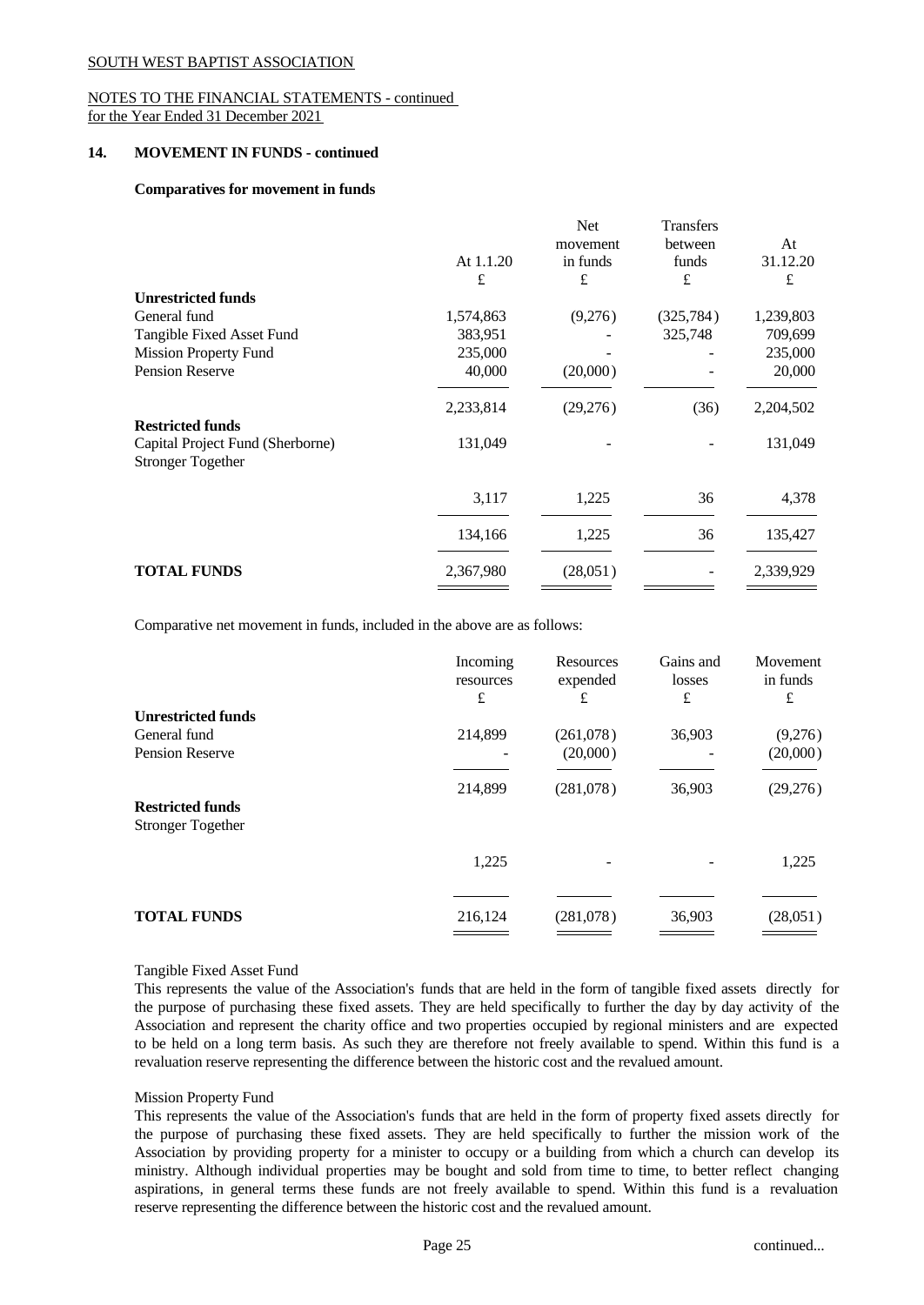#### NOTES TO THE FINANCIAL STATEMENTS - continued for the Year Ended 31 December 2021

# **14. MOVEMENT IN FUNDS - continued**

# The Stronger Together Mission Fund

This has a dual purpose-to promote and enable mission initiatives in our churches, and also to strengthen the sense of connectedness between our churches as we share stories of how money from the fund has been used. This is funded by small one-off donations available to the Association.. Application can be made by churches to receive grants for new mission initiatives, with the proviso that they can demonstrate that they are working in partnership with another church, in their mission.

### The Capital Project Fund

This relates to a donation from the Baptist Building Fund for use by the charity in capital projects. It is currently used to assist with the provision of a manse. In the event that the manse issold, the proportion of the proceeds that relate to the donation are to be used to fund future capital projects of the charity. This donation originated from the sale of Sherborne Baptist Church.

### Pension Reserve

The Pension Reserve is an amount that the trustees have committed to donate towards the pension deficit within the Baptist defined pension scheme to alleviate problems other members of the scheme may experience. The Association is also a member of the scheme and its own deficit is reported in note 17.

# **15. RELATED PARTY DISCLOSURES**

# South West Pastoral Fund 2021

This fund is administered by the Regional Minister for Ministry for the South West Baptist Association. There were no financial transaction between SWBA and the Pastoral Fund. Donations of £489.50 (2020: £450), benevolent payments of £1131 (2020: £1450) were made. The balance at 31st December was £4899.91 (2020: £5541.41).

During the year the Tamlin Fund was also administered by the South West Pastoral Fund. There was no income during the year (2020: nil) and no payment was made (2020 : $£2500$ ). The balance at 31st December was £380.27 (2020: £380.27)

During the year the Sleeman Fund was also administered by the South West Pastoral Fund. There was no income during the year (2020: nil), benevolent payments of £576 were made including bank charges of £96. The balance at 31st December was £18092.21 (2020: £18668.21).

The total of Pastoral Funds combined: £23372.39.

# **16. PENSIONS**

The Association is a participating employer in the Baptist Pension Scheme ("the Scheme"), which is a separate legal entity administered by the Pension Trustee (Baptist Pension Trust Limited). The assets of the Scheme are held separately from those of the Employer and the other participating employers.

The Scheme, previously known as the Baptist Ministers' Pension Fund, started in 1925, but was closed to future accrual of defined benefits on 31 December 2011. Prior to this date the main benefit provided through the Defined Benefit (DB) Plan was a pension of one eightieth of final minimum pensionable income for each year of pensionable service together with additional pension in respect of premiums paid on Pensionable Income in excess of Minimum Pensionable Income.

From January 2012, pension provision is being made through the Defined Contribution (DC) Plan within the Scheme. In general, members pay 8% of their Pensionable Income and employers pay 6% of members' Pensionable Income into individual pension accounts, which are operated and managed on behalf of the Pension Trustee by Broadstone Corporate Benefits Limited. In addition, the employer pays a further 4% of Pensionable Income to cover Death in Service Benefits, administration costs, and an associated insurance policy which provides income protection for Scheme members if they are unable to work due to long-term incapacity. This income protection policy has been insured by the Baptist Union of Great Britain with Aviva Limited.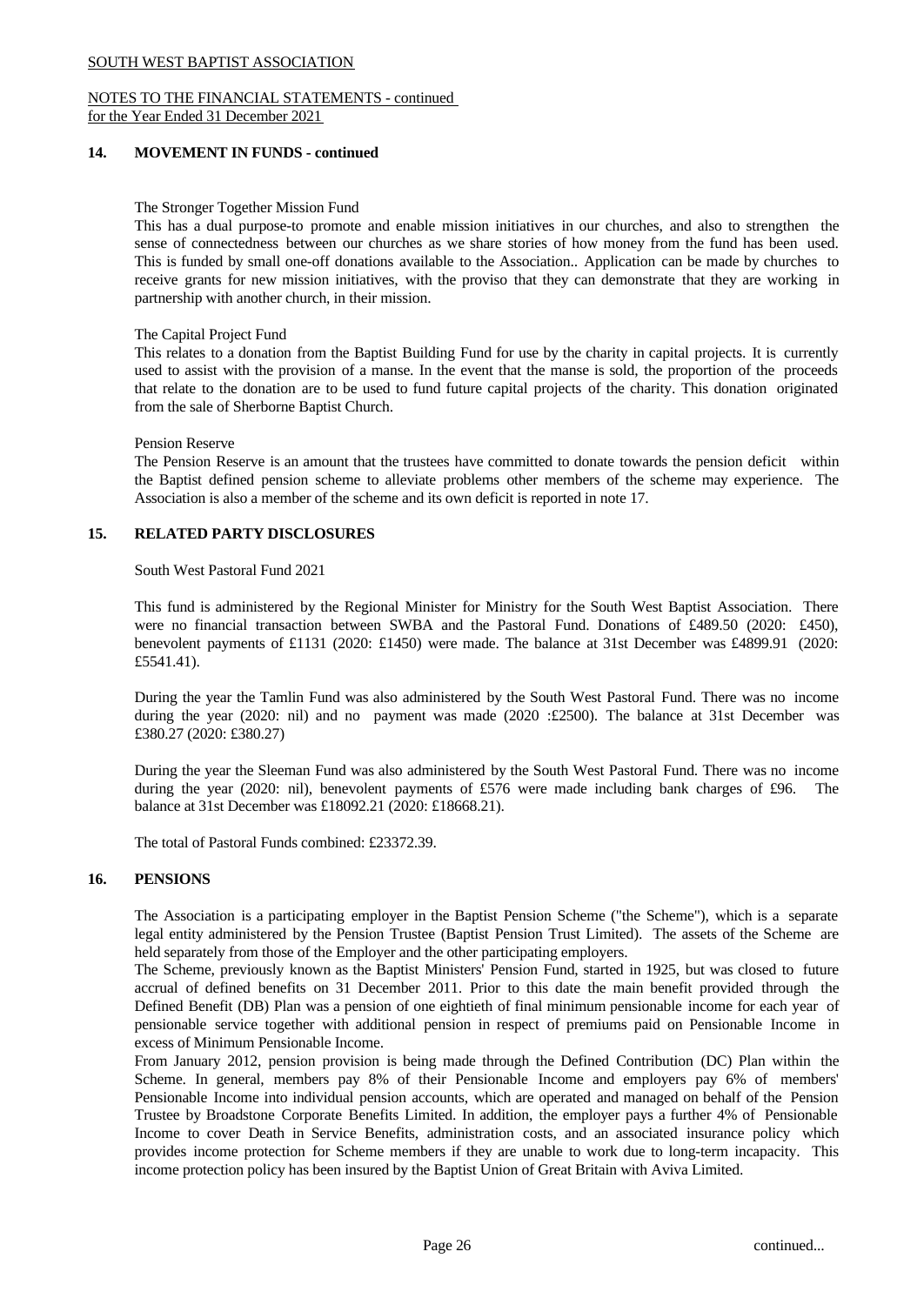# NOTES TO THE FINANCIAL STATEMENTS - continued for the Year Ended 31 December 2021

# **16. PENSIONS - continued**

The Scheme is considered to be a multi-employer scheme as described in Section 28 of FRS 102. This is because it is not possible to attribute the Scheme's assets and liabilities to specific employers and means that the scheme is accounted for as if the Scheme were a defined contribution scheme. The Ministers are eligible to join the Scheme.

Actuarial valuation as at 31 December 2019

A formal valuation of the DB Plan as at 31 December 2019 by a professionally qualified Actuary using the Projected Unit Method. At the valuation date the market value of the DB Plan assets was £298 million, whilst the level of assets needed to pay benefits was £316m, giving a deficit of £18m (equivalent to a past service funding level of 94%). The Association and the other participating employers in the DB Plan are collectively responsible for funding this deficit.

The key financial assumptions underlying the valuation were as follows Type of assumption % p.a. RPI price inflation assumption 3.20 CPI price inflation assumption 2.70 Minimum Pensionable Income adjustment 0.50 Assumed investment returns " Pre-retirement 2.95 " Post retirement 1.70 " Minimum Pensionable Income Increases 3.20 Deferred pension increases " Pre-April 2009 3.20 " Post-April 2009 2.50 Pension increases based on CPI with an annual floor of 0% and annual cap of 5% 2.70

Mortality is assumed in accordance with 80% of the S3NA standard mortality table. Future improvements projected from 2013 in line with the "CMI 2019" projection with a long-term rate of improvement of 1.75% p.a. for males and 1.5% p.a. for females.

The next actuarial valuation of the DB Plan within the Scheme is due to take place not later than as at 31 December 2022.

# Recovery Plan

In addition to the contributions to the DC Plan set out above, where a valuation of the DB Plan reveals a deficit the Trustee and the Council agree to a rate of deficiency contributions from churches and other employers involved in the DB Plan.

Under the current Recovery Plan signed in September 2020, deficiency contributions are payable until June 2026. These contributions are broadly based on the employer's membership at 31 December 2014 and increase annually in line with increases to Minimum Pensionable Income as defined in the Rules.

The estimated employer debt for the BPS is £40,400 (2020: £94,500).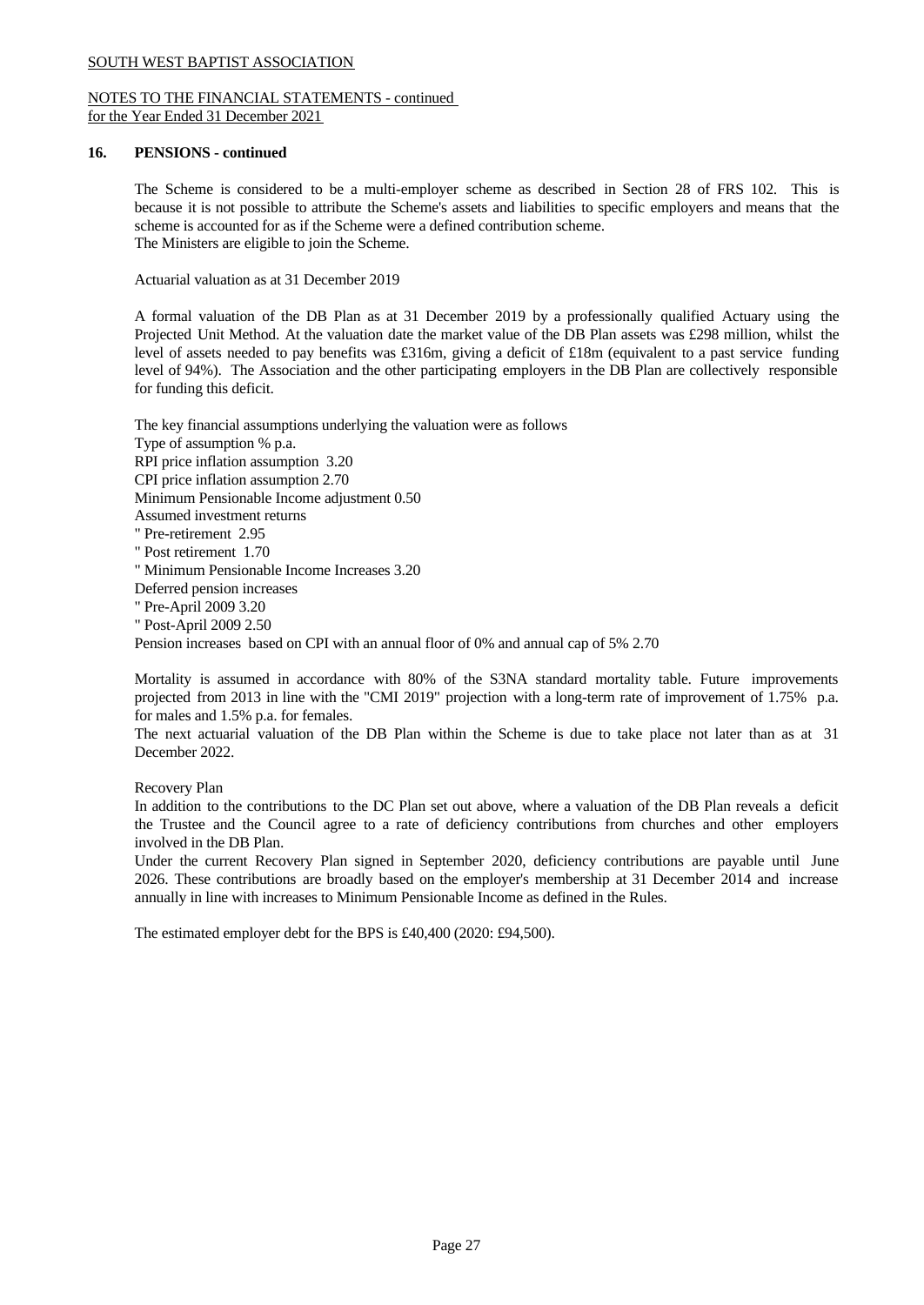# DETAILED STATEMENT OF FINANCIAL ACTIVITIES

for the Year Ended 31 December 2021

| 2021<br>£                                                              | 2020<br>$\pounds$ |
|------------------------------------------------------------------------|-------------------|
| <b>INCOME AND ENDOWMENTS</b>                                           |                   |
|                                                                        |                   |
| <b>Donations and legacies</b><br><b>Baptist Union-Grant</b><br>209,466 | 151,682           |
| Donations<br>20,181                                                    | 19,988            |
| Ministerial donation                                                   | 1,639             |
|                                                                        |                   |
| 229,647                                                                | 173,309           |
| <b>Investment income</b>                                               |                   |
| 16,005<br>Rents received                                               | 16,422            |
| Interest and dividends<br>1,770                                        | 1,105             |
| 1,364<br>Loan interest                                                 | 1,364             |
| 19,139                                                                 | 18,891            |
|                                                                        |                   |
| Other income                                                           |                   |
| Preaching fees and other income<br>2,409<br>Courses                    | 2,129             |
| 1,413<br>Ministers' conference<br>1,563                                | 3,038<br>14,021   |
| Member church support                                                  | 4,736             |
|                                                                        |                   |
| 5,385                                                                  | 23,924            |
| 254,171<br><b>Total incoming resources</b>                             | 216,124           |
|                                                                        |                   |
| <b>EXPENDITURE</b>                                                     |                   |
| <b>Charitable activities</b>                                           |                   |
| Salaries and employment costs<br>99,860                                | 117,302           |
| 22,946<br>Staff property and reimbursed expenses                       | 16,591            |
| Consultancy<br>6,886                                                   | 3,471             |
| 1,999<br>Travel expenses (not ministerial)                             | 1,315             |
| 2,422<br>Property costs                                                | 2,983             |
| 1,436<br>Events                                                        | 14,209            |
| 1,291<br>Office costs                                                  | 1,176             |
| 5,069<br>Printing, stationery, postage and telephone                   | 6,139             |
| 8,740<br>Property costs (Wonford)                                      | 6,420             |
| Training<br><b>100</b>                                                 | 435               |
| BU pension deficit                                                     | 14,215            |
| Internship support<br>502                                              | 6,000             |
| Sundry expenses<br>Grants to institutions<br>80,263                    | 79,982            |
|                                                                        |                   |
| 231,514                                                                | 270,238           |
| Other                                                                  |                   |

Fixtures and fittings **3,060** 114 Carried forward **3,060** 114

This page does not form part of the statutory financial statements